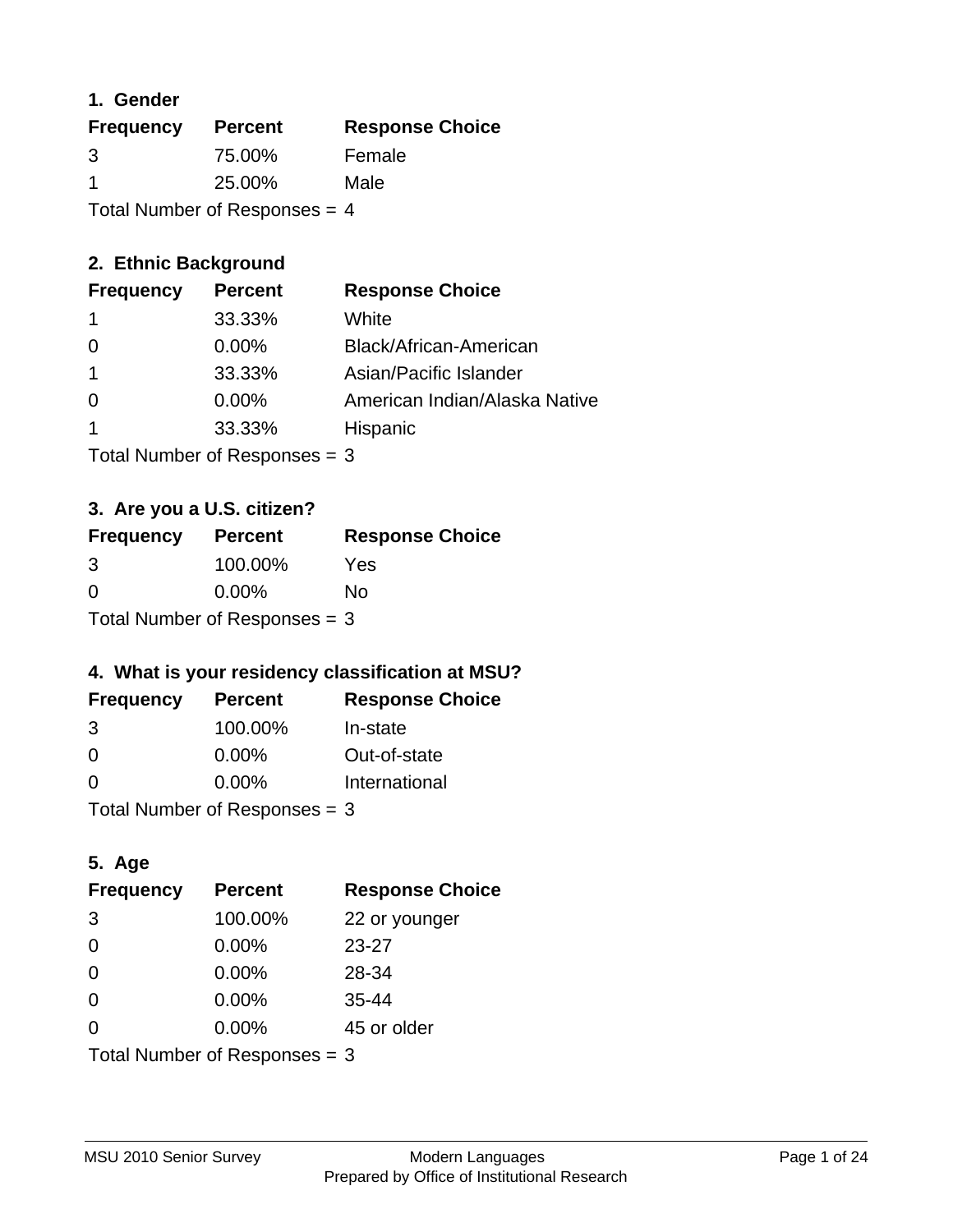**6. Has either of your parents received a bachelor's degree?**

| <b>Frequency</b> | <b>Percent</b>                  | <b>Response Choice</b> |
|------------------|---------------------------------|------------------------|
| 2                | 66.67%                          | Yes                    |
| -1               | 33.33%                          | No                     |
|                  | Total Number of Responses = $3$ |                        |

# **7. Has either of your parents received a degree from Murray State?**

| <b>Frequency</b> | <b>Percent</b> | <b>Response Choice</b> |
|------------------|----------------|------------------------|
| -0               | $0.00\%$       | Yes                    |

| 3 | 100.00% | <b>No</b> |
|---|---------|-----------|
|   |         |           |

Total Number of Responses = 3

## **8. What was your original entry status to MSU?**

| <b>Frequency</b>     | <b>Percent</b>                  | <b>Response Choice</b>                           |
|----------------------|---------------------------------|--------------------------------------------------|
| 2                    | 66.67%                          | Freshman                                         |
| $\Omega$             | $0.00\%$                        | Transfer from community college/technical school |
| $\blacktriangleleft$ | 33.33%                          | Transfer from 4-yr institution                   |
|                      | Total Number of Responses $=$ 3 |                                                  |

### **9. If transfer student, how many credits were transferred?**

| <b>Frequency</b>               | <b>Percent</b> | <b>Response Choice</b> |
|--------------------------------|----------------|------------------------|
| -0                             | $0.00\%$       | 12 or fewer            |
| 1                              | 100.00%        | $13 - 30$              |
| -0                             | $0.00\%$       | $31 - 60$              |
| $\Omega$                       | 0.00%          | Over <sub>60</sub>     |
| $Total Number of DoEROROR = 1$ |                |                        |

Total Number of Responses = 1

# **10. If transfer student, approximately what percent of your University Studies (general education) classes did you take at Murray State?**

| <b>Frequency</b>                | <b>Percent</b> | <b>Response Choice</b> |
|---------------------------------|----------------|------------------------|
| 0                               | $0.00\%$       | Under 25%              |
| $\Omega$                        | $0.00\%$       | 25-49%                 |
| 1                               | 100.00%        | 50-74%                 |
| $\Omega$                        | 0.00%          | 75-100%                |
| Total Number of Responses $= 1$ |                |                        |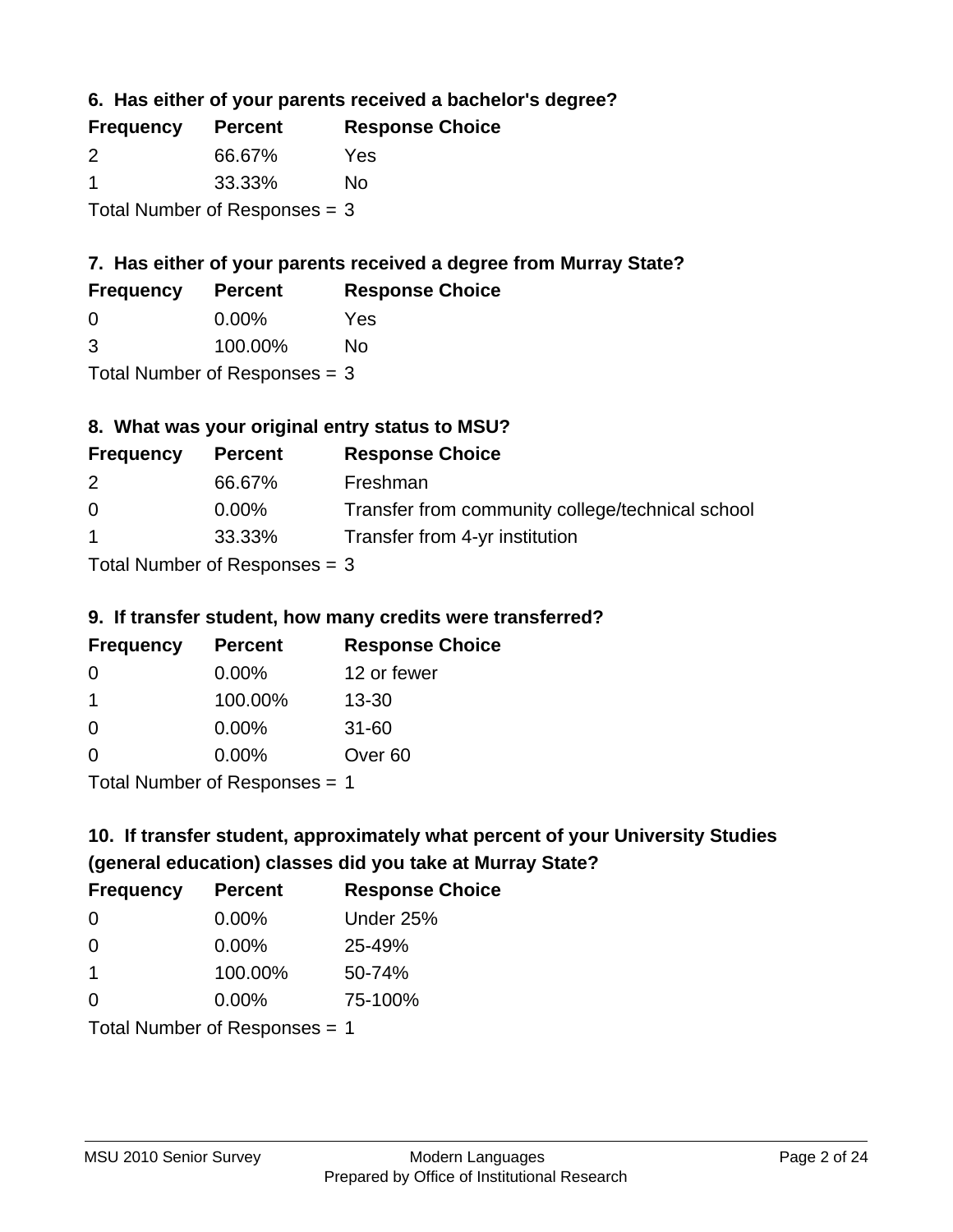#### **11. What has been your attendance status at MSU?**

| <b>Frequency</b> | <b>Percent</b>                | <b>Response Choice</b>     |
|------------------|-------------------------------|----------------------------|
| 3                | 100.00%                       | <b>Primarily full-time</b> |
| $\Omega$         | $0.00\%$                      | <b>Primarily part-time</b> |
|                  | Total Number of Responses = 3 |                            |

### **12. In which Residential College are you a member?**

| <b>Frequency</b> | <b>Percent</b> | <b>Response Choice</b>            |
|------------------|----------------|-----------------------------------|
| 1                | 33.33%         | Do not know                       |
| 0                | 0.00%          | <b>Clark College</b>              |
| 0                | 0.00%          | <b>Elizabeth College</b>          |
| 0                | $0.00\%$       | <b>Franklin-Springer Colleges</b> |
| 0                | $0.00\%$       | <b>Hart College</b>               |
| 1                | 33.33%         | <b>Hester College</b>             |
| 0                | $0.00\%$       | <b>Regents College</b>            |
|                  | 33.33%         | <b>Richmond College</b>           |
|                  | $0.00\%$       | <b>White College</b>              |
|                  |                |                                   |

Total Number of Responses = 3

## **13. Have you ever received any type of Financial Aid while at MSU? (Scholarships, grants, work-study, etc.)**

| <b>Frequency</b>                | <b>Percent</b> | <b>Response Choice</b> |
|---------------------------------|----------------|------------------------|
| 3                               | 100.00%        | Yes                    |
| $\Omega$                        | $0.00\%$       | Nο                     |
| Total Number of Responses $=$ 3 |                |                        |

**14. What degree are you seeking at this time?**

| <b>Frequency</b> | <b>Percent</b>                  | <b>Response Choice</b> |
|------------------|---------------------------------|------------------------|
|                  |                                 |                        |
|                  | 33.33%                          | Associate              |
| 2                | 66.67%                          | <b>Baccalaureate</b>   |
|                  | Total Number of Responses $=$ 3 |                        |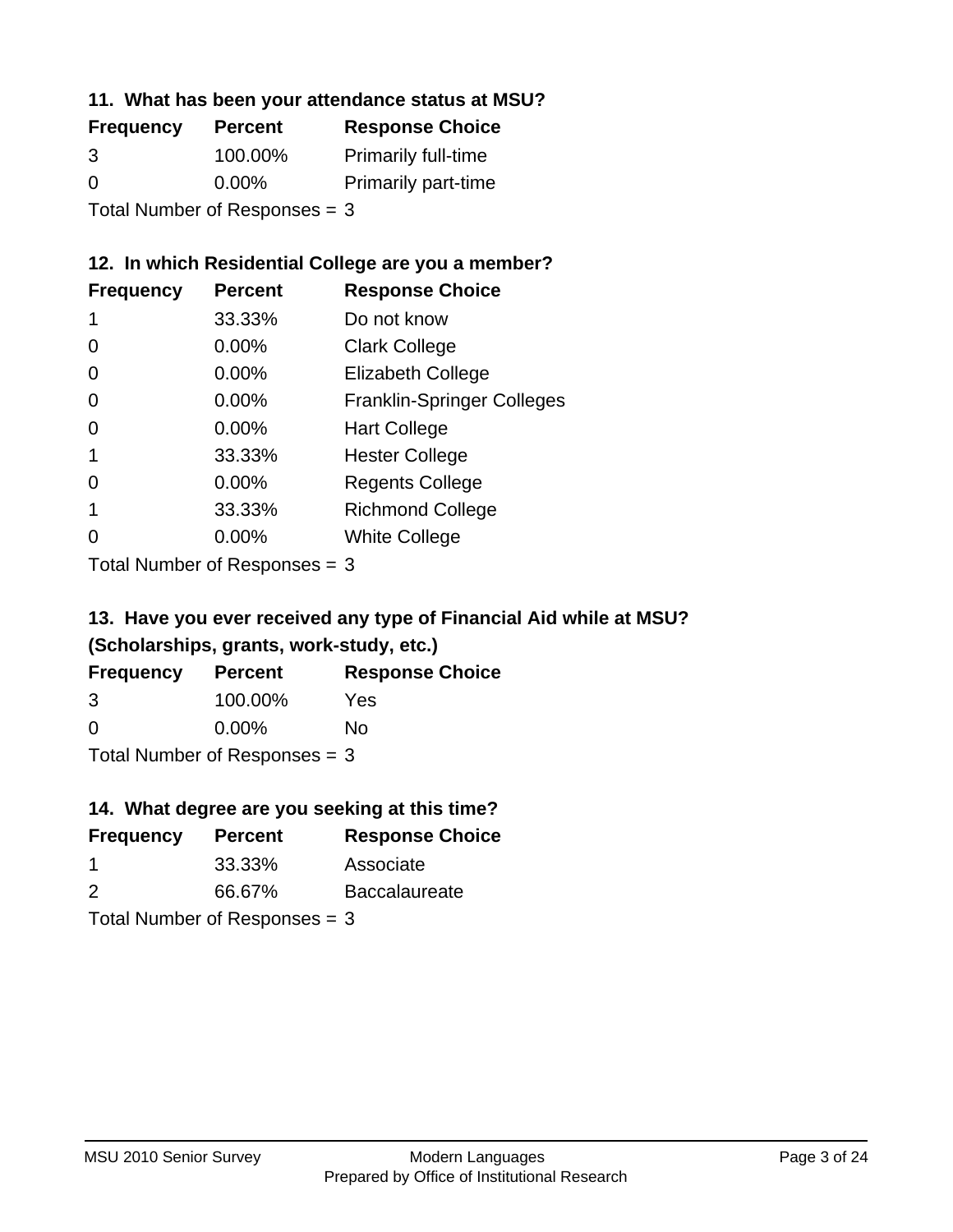**15. How many years will it take you to complete your degree from the point of your initial enrollment in college (including any time at a previous institution)?**

| <b>Frequency</b> | <b>Percent</b> | <b>Response Choice</b> |
|------------------|----------------|------------------------|
| 0                | 0.00%          | Two                    |
| 0                | 0.00%          | <b>Three</b>           |
| 2                | 66.67%         | Four                   |
| $\overline{1}$   | 33.33%         | Five                   |
| 0                | 0.00%          | <b>Six</b>             |
| $\Omega$         | 0.00%          | More than six          |
|                  |                |                        |

Total Number of Responses = 3

#### **16. In what range does your grade point average fall?**

| <b>Frequency</b> | <b>Percent</b> | <b>Response Choice</b> |
|------------------|----------------|------------------------|
| 0                | $0.00\%$       | $2.00 - 2.50$          |
|                  | 33.33%         | $2.51 - 3.00$          |
|                  | 33.33%         | $3.01 - 3.50$          |
|                  | 33.33%         | $3.51 - 4.00$          |
|                  |                |                        |

Total Number of Responses = 3

# **They are used to sort the data, and do not appear in this table Questions 17 and 18 relate to department and program information.**

#### **19. For what purpose did you enroll at MSU?**

| <b>Frequency</b>            | <b>Percent</b> | <b>Response Choice</b>                    |
|-----------------------------|----------------|-------------------------------------------|
| 0                           | $0.00\%$       | To receive an associate degree            |
| 3                           | 100.00%        | To receive a baccalaureate degree         |
| $\overline{0}$              | $0.00\%$       | To take a few job related courses         |
| $\Omega$                    | 0.00%          | To transfer to another college/university |
| Total Number of Despasses 2 |                |                                           |

Total Number of Responses = 3

# **20. What is the highest degree you eventually hope to receive?**

| <b>Frequency</b> | <b>Percent</b>                | <b>Response Choice</b> |
|------------------|-------------------------------|------------------------|
| 0                | $0.00\%$                      | Associate              |
| $\Omega$         | $0.00\%$                      | <b>Baccalaureate</b>   |
| 3                | 100.00%                       | Graduate               |
| 0                | $0.00\%$                      | Professional           |
|                  | $Total Number of Denonce = 2$ |                        |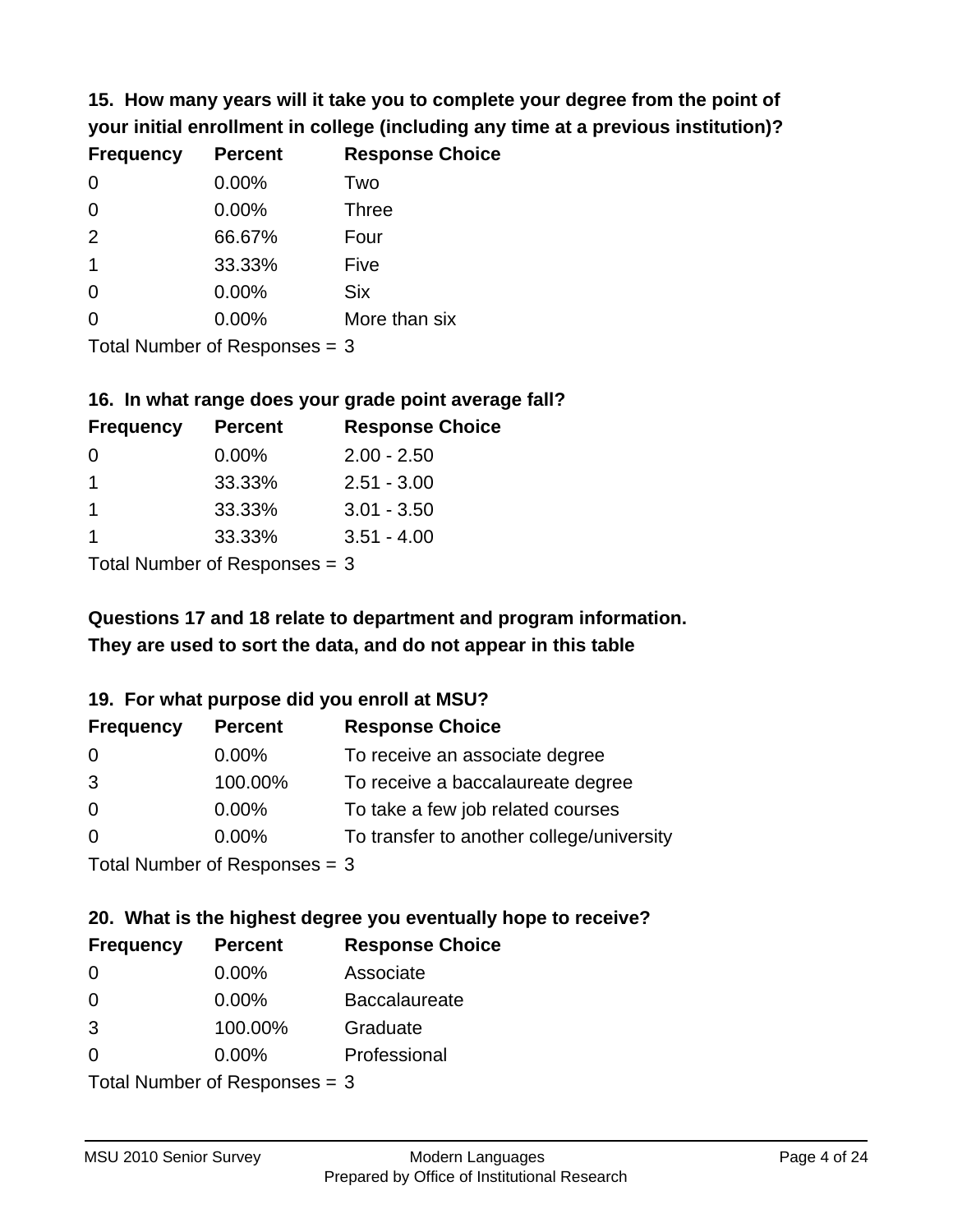#### **21. Which best describes your situation?**

| <b>Frequency</b> | <b>Percent</b> | <b>Response Choice</b>               |
|------------------|----------------|--------------------------------------|
| $\Omega$         | $0.00\%$       | Did not change major/area            |
| 2                | 66.67%         | Did not initially declare major/area |
|                  | 33.33%         | Changed major/area                   |

Total Number of Responses = 3

## **22. While school was in session during the past year, how many hours per week, on average, did you work for pay?**

| <b>Frequency</b>        | <b>Percent</b> | <b>Response Choice</b> |
|-------------------------|----------------|------------------------|
| -1                      | 33.33%         | Did not work           |
| $\Omega$                | 0.00%          | Worked 1-10 hrs        |
| $\mathbf 1$             | 33.33%         | Worked 11-20 hrs       |
| $\overline{\mathbf{1}}$ | 33.33%         | Worked 21-30 hrs       |
| $\Omega$                | 0.00%          | Worked 31-40 hrs       |
| $\Omega$                | 0.00%          | Worked over 40 hrs     |
|                         |                |                        |

Total Number of Responses = 3

#### **23. For the most part, were classes offered at times convenient to you?**

| <b>Frequency</b>                | <b>Percent</b> | <b>Response Choice</b> |
|---------------------------------|----------------|------------------------|
| 3                               | 100.00%        | Yes                    |
| $\Omega$                        | $0.00\%$       | Nο                     |
| Total Number of Responses $=$ 3 |                |                        |

#### **24. If no, what time would you have preferred?**

| <b>Frequency</b> | <b>Percent</b>                  | <b>Response Choice</b> |
|------------------|---------------------------------|------------------------|
| $\Omega$         | #DIV/0!                         | Late afternoon         |
| 0                | #DIV/0!                         | Evening                |
| 0                | #DIV/0!                         | Weekend                |
| $\Omega$         | #DIV/0!                         | During the day         |
|                  | Total Number of Responses = $0$ |                        |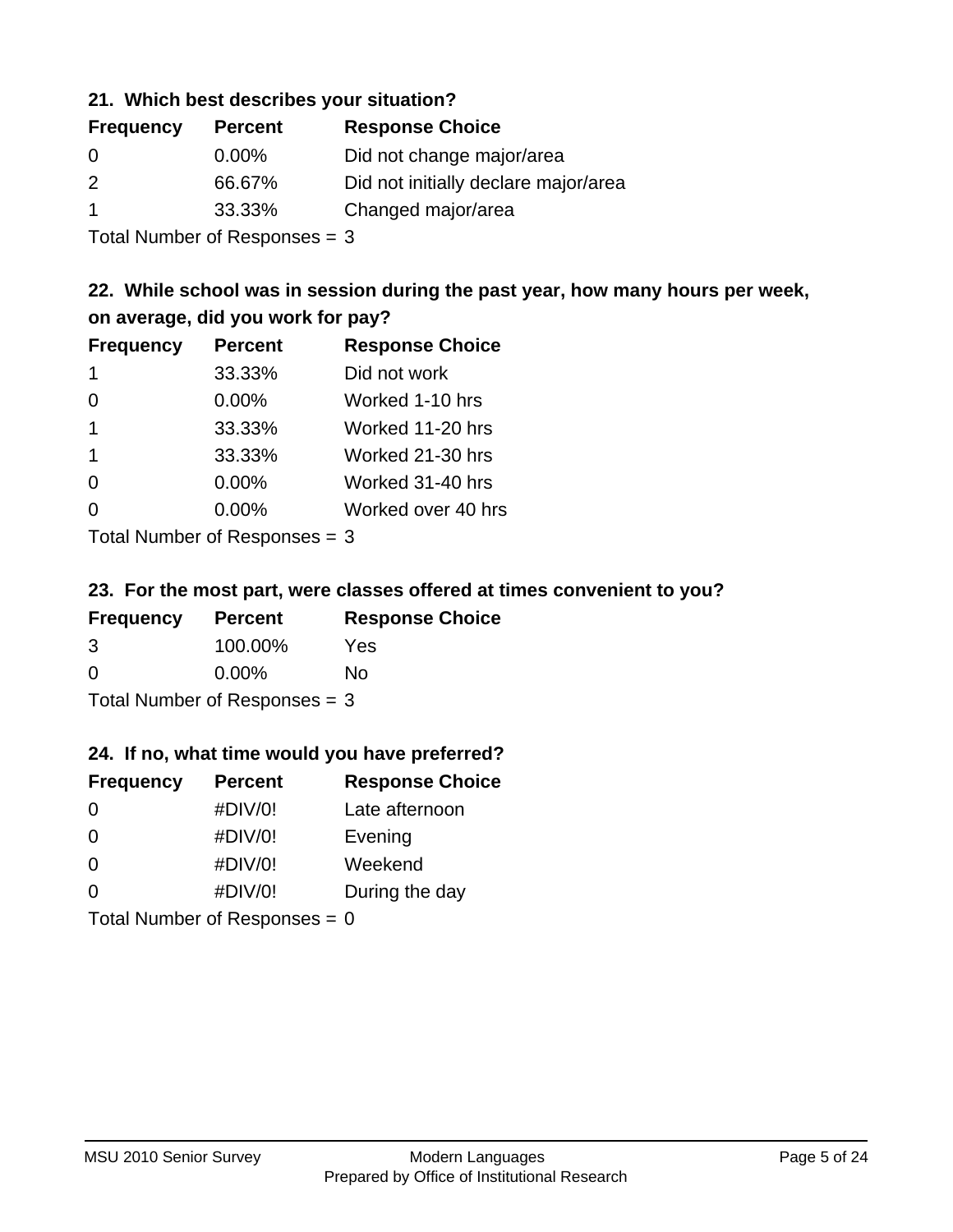#### **25. Which best describes the location where you completed the majority of your coursework?**

| <b>Frequency</b> | <b>Percent</b>             | <b>Response Choice</b> |
|------------------|----------------------------|------------------------|
| 3                | 100.00%                    | <b>Murray</b>          |
| 0                | 0.00%                      | Paducah                |
| $\Omega$         | 0.00%                      | Ft. Campbell           |
| $\overline{0}$   | 0.00%                      | Madisonville           |
| $\overline{0}$   | 0.00%                      | Hopkinsville           |
| 0                | 0.00%                      | Henderson              |
| $\overline{0}$   | 0.00%                      | On the Internet        |
| 0                | 0.00%                      | Other                  |
|                  | Total Number of Deepersoon |                        |

Total Number of Responses = 3

#### **26. Did you take any online courses while at Murray State?**

| <b>Frequency</b>                | <b>Percent</b> | <b>Response Choice</b> |
|---------------------------------|----------------|------------------------|
| -0                              | $0.00\%$       | Yes                    |
| -3                              | 100.00%        | No                     |
| Total Number of Responses $=$ 3 |                |                        |

# **27. Did it take you an extra semester or more to complete degree requirements at Murray State?**

| <b>Frequency</b> | <b>Percent</b>            | <b>Response Choice</b> |
|------------------|---------------------------|------------------------|
|                  | 33.33%                    | Yes                    |
| 2                | 66.67%                    | No                     |
|                  | Total Number of Deepensee |                        |

Total Number of Responses = 3

#### **28. If yes, why did it take you an extra semester or more?**

| <b>Frequency</b> | <b>Percent</b>                  | <b>Response Choice</b>                                       |
|------------------|---------------------------------|--------------------------------------------------------------|
| $\mathbf 0$      | 0.00%                           | Work obligation limited my enrollment.                       |
| $\mathbf 0$      | $0.00\%$                        | Family obligations limited my enrollment.                    |
| $\mathbf 0$      | $0.00\%$                        | Tuition and other costs of attendance limited my enrollment. |
| $\mathbf{1}$     | 100.00%                         | A decision to change majors added to my requirements.        |
| $\mathbf 0$      | $0.00\%$                        | A required course or courses were not offered.               |
| $\mathbf 0$      | $0.00\%$                        | Credits were lost transferring to Murray State.              |
| $\overline{0}$   | $0.00\%$                        | Other                                                        |
|                  | Total Number of Responses $=$ 1 |                                                              |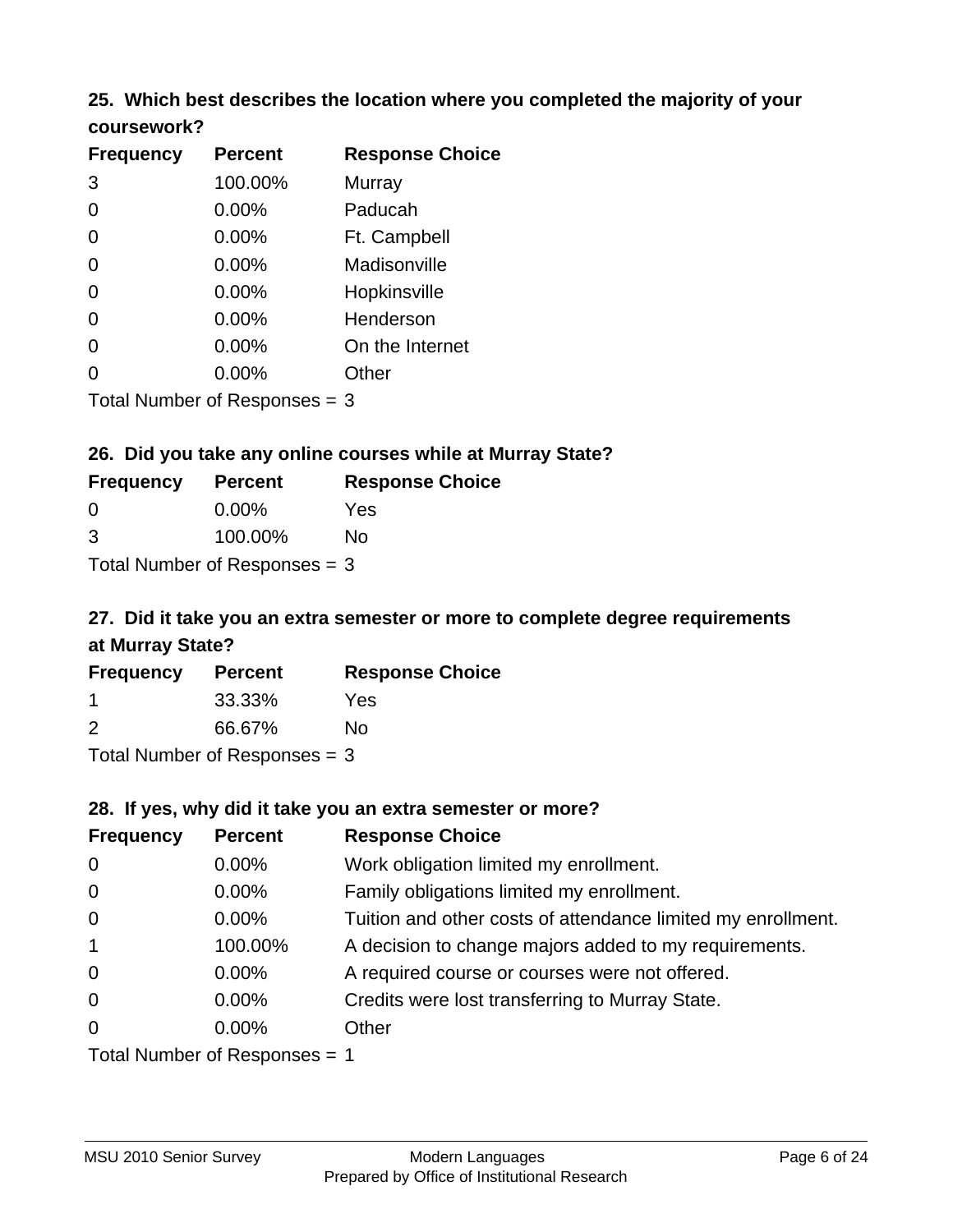## **29. Did you have trouble getting any course(s) you needed while at Murray State?**

| <b>Frequency</b>                | <b>Percent</b> | <b>Response Choice</b> |
|---------------------------------|----------------|------------------------|
|                                 | 33.33%         | Yes                    |
| $\mathcal{P}$                   | 66.67%         | No.                    |
| Total Number of Responses $=$ 3 |                |                        |

## **30. If yes, why did you have trouble getting the course?**

| <b>Frequency</b> | <b>Percent</b> | <b>Response Choice</b>                                |
|------------------|----------------|-------------------------------------------------------|
| $\mathbf{1}$     | 100.00%        | Not offered the semester I needed it.                 |
| $\overline{0}$   | $0.00\%$       | Not offered at hours convenient to my work schedule.  |
| $\overline{0}$   | $0.00\%$       | Not offered at hours suitable for my school schedule. |
| $\overline{0}$   | $0.00\%$       | All course sections were closed.                      |
| $\overline{0}$   | $0.00\%$       | I was unaware of the prerequisites for the course.    |
|                  |                |                                                       |

Total Number of Responses = 1

## **31. Which statement best describes your experience with off-campus coop/internship?**

| <b>Frequency</b> | <b>Percent</b>               | <b>Response Choice</b>             |
|------------------|------------------------------|------------------------------------|
| 3                | 100.00%                      | Cannot judge, I did not have one.  |
| $\Omega$         | 0.00%                        | My experience was very valuable.   |
| $\Omega$         | $0.00\%$                     | My experience was valuable.        |
| $\Omega$         | 0.00%                        | My experience was of little value. |
| $\Omega$         | 0.00%                        | My experience was of no value.     |
|                  | $T$ and Number of Decomposed |                                    |

Total Number of Responses = 3

# **32. Which statement best describes your experience with on-campus faculty-directed research, scholarly, or creative project?**

| <b>Frequency</b>        | <b>Percent</b>             | <b>Response Choice</b>             |
|-------------------------|----------------------------|------------------------------------|
| $\mathbf 1$             | 33.33%                     | Cannot judge; I did not have one.  |
| $\overline{\mathbf{1}}$ | 33.33%                     | My experience was very valuable.   |
| $\mathbf 1$             | 33.33%                     | My experience was valuable.        |
| $\Omega$                | $0.00\%$                   | My experience was of little value. |
| $\Omega$                | $0.00\%$                   | My experience was of no value.     |
|                         | Tatal Number of Desperance |                                    |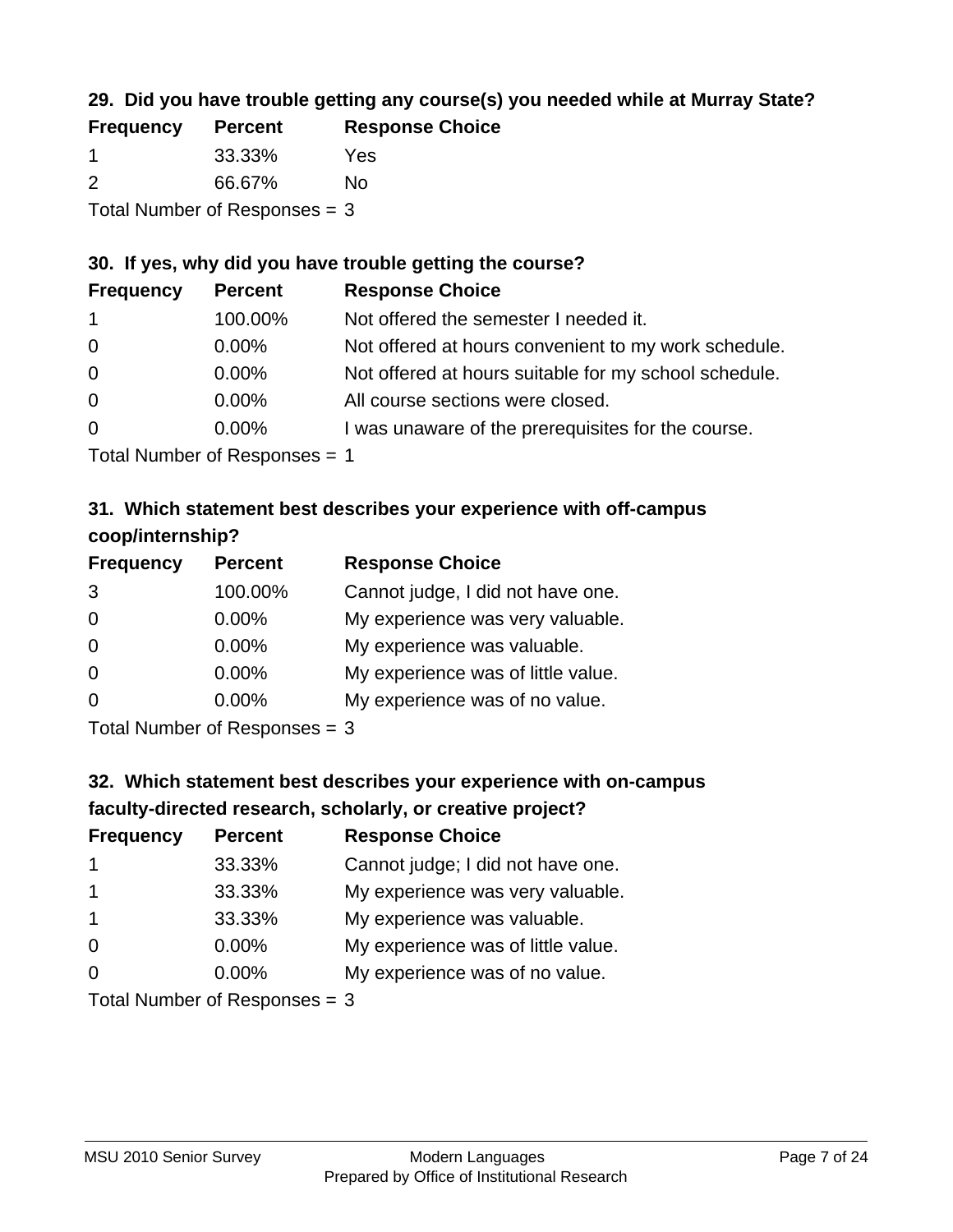#### **33. Which statement best describes your experience with academic advising in your major/area?**

| $\cdots$ your mapproved. |                |                                                       |
|--------------------------|----------------|-------------------------------------------------------|
| <b>Frequency</b>         | <b>Percent</b> | <b>Response Choice</b>                                |
| 0                        | $0.00\%$       | Cannot judge; I did not make use of the opportunity.  |
| 3                        | 100.00%        | I was satisfied with information my adviser provided. |
| $\overline{0}$           | 0.00%          | Advice was inaccurate, incomplete, or misleading.     |
| $\overline{0}$           | $0.00\%$       | My adviser was not available.                         |
|                          |                |                                                       |

Total Number of Responses = 3

## **For questions 34-48, indicate the extent to which you were satisfied.**

| 34. Class size relative to type of course |
|-------------------------------------------|
|-------------------------------------------|

| <b>Frequency</b>               | <b>Percent</b> | <b>Response Choice</b> |  |
|--------------------------------|----------------|------------------------|--|
| 2                              | 66.67%         | Very satisfied         |  |
| -1                             | 33.33%         | Satisfied              |  |
| $\Omega$                       | 0.00%          | <b>Dissatisfied</b>    |  |
| $\Omega$                       | $0.00\%$       | Very dissatisfied      |  |
| Total Number of Reconnege $-2$ |                |                        |  |

Total Number of Responses  $=$  3

## **35. Out-of-class availability of faculty**

| <b>Frequency</b> | <b>Percent</b>            | <b>Response Choice</b> |
|------------------|---------------------------|------------------------|
| $\mathcal{P}$    | 66.67%                    | Very satisfied         |
| -1               | 33.33%                    | Satisfied              |
| $\Omega$         | $0.00\%$                  | <b>Dissatisfied</b>    |
| $\Omega$         | 0.00%                     | Very dissatisfied      |
|                  | Total Number of Deepensee |                        |

Total Number of Responses = 3

## **36. Effectiveness of your high school preparation for college work**

| <b>Frequency</b> | <b>Percent</b>                  | <b>Response Choice</b> |
|------------------|---------------------------------|------------------------|
| $\Omega$         | $0.00\%$                        | Very satisfied         |
| 2                | 66.67%                          | Satisfied              |
| $\Omega$         | $0.00\%$                        | <b>Dissatisfied</b>    |
| -1               | 33.33%                          | Very dissatisfied      |
|                  | Total Number of Responses = $3$ |                        |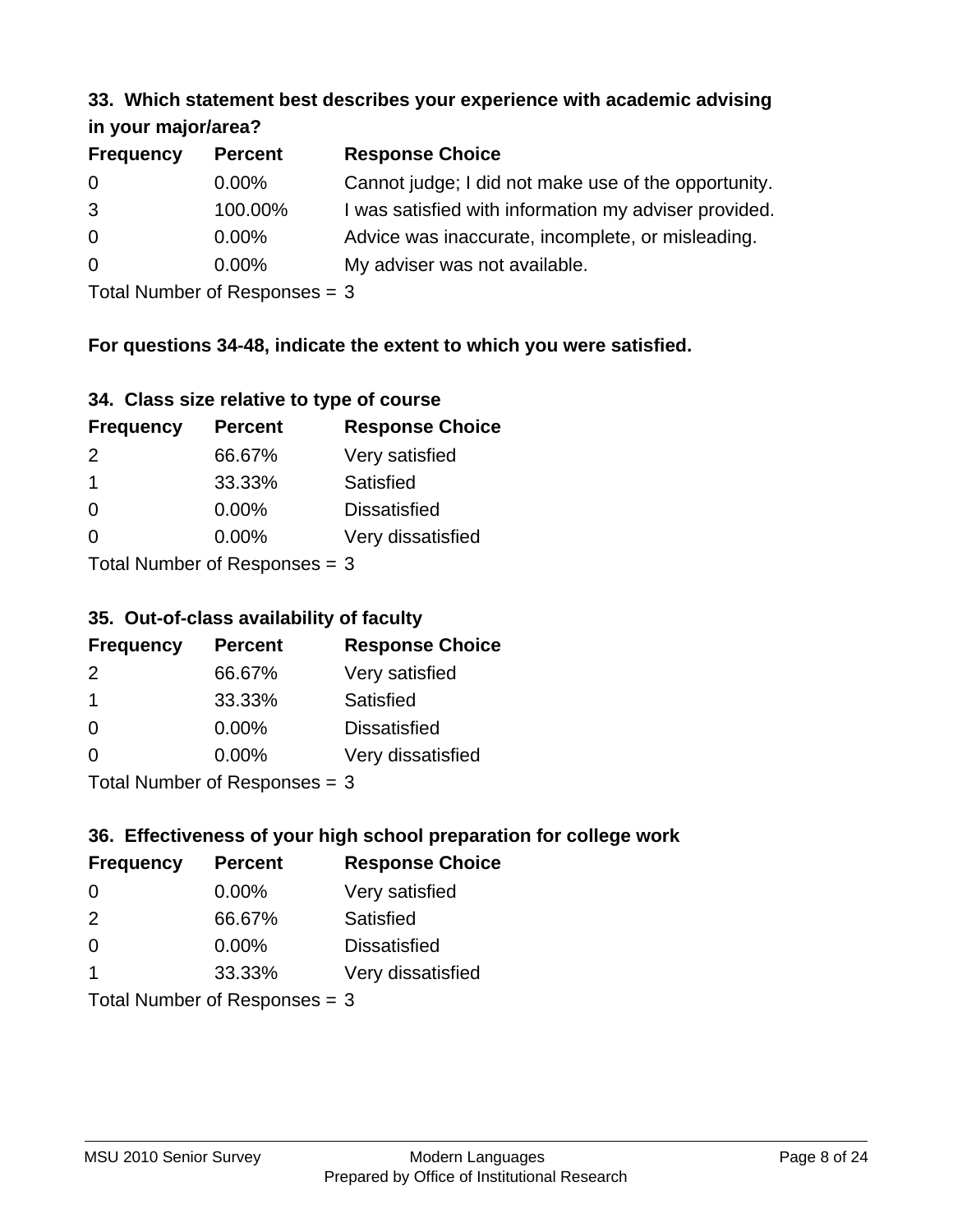## **37. Fairness of faculty in their treatment of individual students**

| <b>Frequency</b> | <b>Percent</b> | <b>Response Choice</b> |
|------------------|----------------|------------------------|
|                  | 33.33%         | Very satisfied         |
|                  | 33.33%         | Satisfied              |
| -1               | 33.33%         | <b>Dissatisfied</b>    |
| $\Omega$         | $0.00\%$       | Very dissatisfied      |
|                  |                |                        |

Total Number of Responses = 3

#### **38. Overall quality of instruction at Murray State**

| <b>Frequency</b> | <b>Percent</b> | <b>Response Choice</b> |
|------------------|----------------|------------------------|
|                  | 33.33%         | Very satisfied         |
| $\mathcal{P}$    | 66.67%         | Satisfied              |
| $\Omega$         | 0.00%          | <b>Dissatisfied</b>    |
| ∩                | 0.00%          | Very dissatisfied      |
|                  |                |                        |

Total Number of Responses  $= 3$ 

## **39. Quality of instruction in University Studies (General Education) courses**

| <b>Frequency</b> | <b>Percent</b>              | <b>Response Choice</b> |
|------------------|-----------------------------|------------------------|
| 2                | 66.67%                      | Very satisfied         |
| -1               | 33.33%                      | Satisfied              |
| $\Omega$         | 0.00%                       | <b>Dissatisfied</b>    |
| $\Omega$         | 0.00%                       | Very dissatisfied      |
|                  | Tatal Manuala and Dannanana |                        |

Total Number of Responses = 3

#### **40. Quality of instruction in your major**

| <b>Frequency</b>                | <b>Percent</b> | <b>Response Choice</b> |
|---------------------------------|----------------|------------------------|
| 3                               | 100.00%        | Very satisfied         |
| $\Omega$                        | $0.00\%$       | <b>Satisfied</b>       |
| $\Omega$                        | 0.00%          | <b>Dissatisfied</b>    |
| $\Omega$                        | 0.00%          | Very dissatisfied      |
| $Total$ Number of Despasses $-$ |                |                        |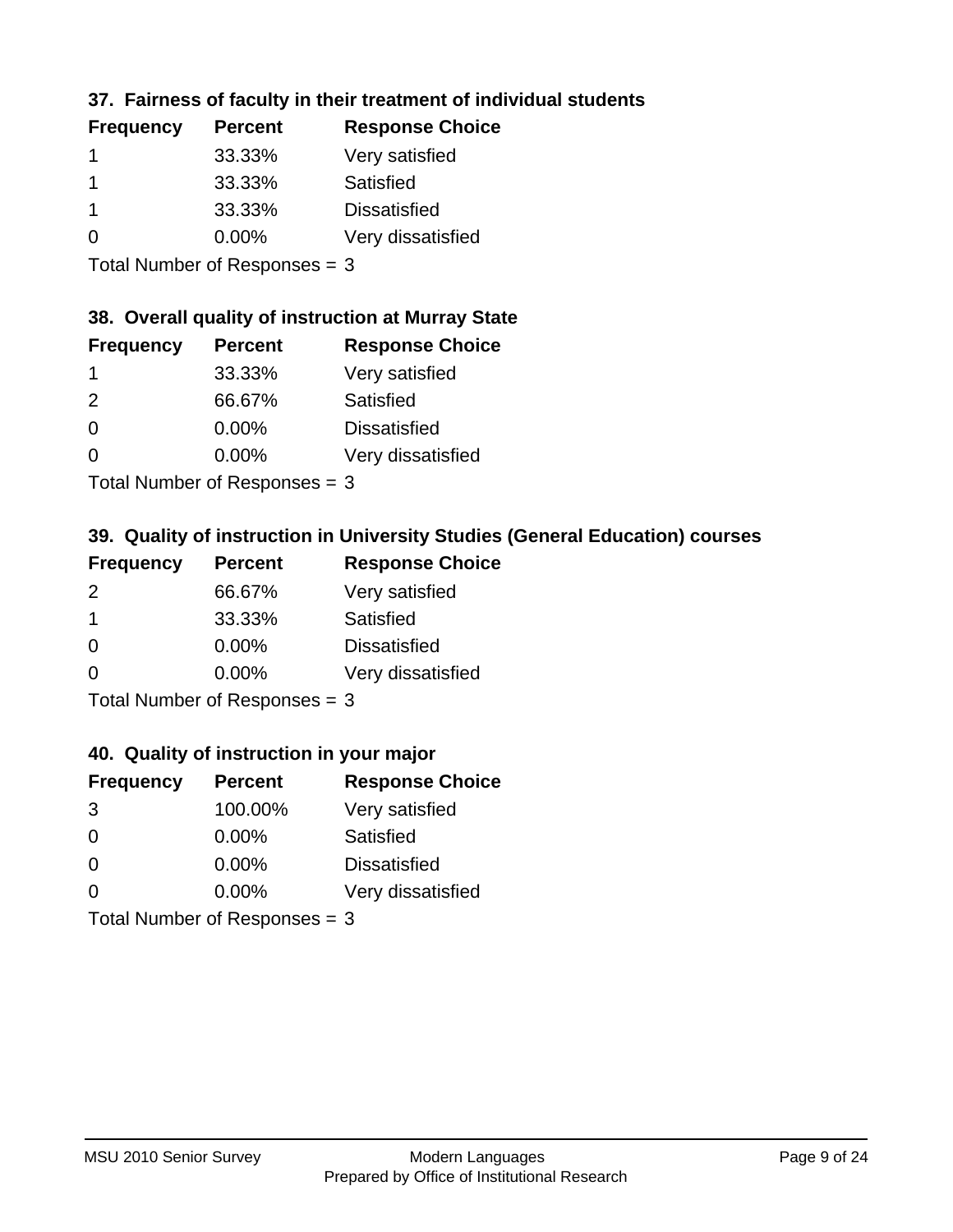## **41. Clarity of program objectives in your major**

| <b>Frequency</b> | <b>Percent</b> | <b>Response Choice</b> |
|------------------|----------------|------------------------|
| $\mathcal{P}$    | 66.67%         | Very satisfied         |
|                  | 33.33%         | Satisfied              |
| $\Omega$         | $0.00\%$       | <b>Dissatisfied</b>    |
| n                | $0.00\%$       | Very dissatisfied      |
|                  |                |                        |

Total Number of Responses = 3

#### **42. Intellectual challenge of the academic program**

| <b>Frequency</b> | <b>Percent</b> | <b>Response Choice</b> |
|------------------|----------------|------------------------|
| $\mathcal{P}$    | 66.67%         | Very satisfied         |
| -1               | 33.33%         | Satisfied              |
| $\Omega$         | 0.00%          | <b>Dissatisfied</b>    |
| ∩                | 0.00%          | Very dissatisfied      |
|                  |                |                        |

Total Number of Responses = 3

## **43. Encouragement and information from your major department for employment after graduation**

| <b>Frequency</b>     | <b>Percent</b> | <b>Response Choice</b> |
|----------------------|----------------|------------------------|
| 2                    | 66.67%         | Very satisfied         |
| $\blacktriangleleft$ | 33.33%         | Satisfied              |
| 0                    | $0.00\%$       | <b>Dissatisfied</b>    |
| $\Omega$             | 0.00%          | Very dissatisfied      |
|                      |                |                        |

Total Number of Responses = 3

## **44. Availability of opportunities to engage in a faculty-mentored research,**

## **scholarly, or creative project in your area of study/interest**

| <b>Frequency</b> | <b>Percent</b> | <b>Response Choice</b> |
|------------------|----------------|------------------------|
|                  | 33.33%         | Very satisfied         |
| $\mathcal{P}$    | 66.67%         | Satisfied              |
| $\Omega$         | 0.00%          | <b>Dissatisfied</b>    |
| $\Omega$         | 0.00%          | Very dissatisfied      |
|                  |                |                        |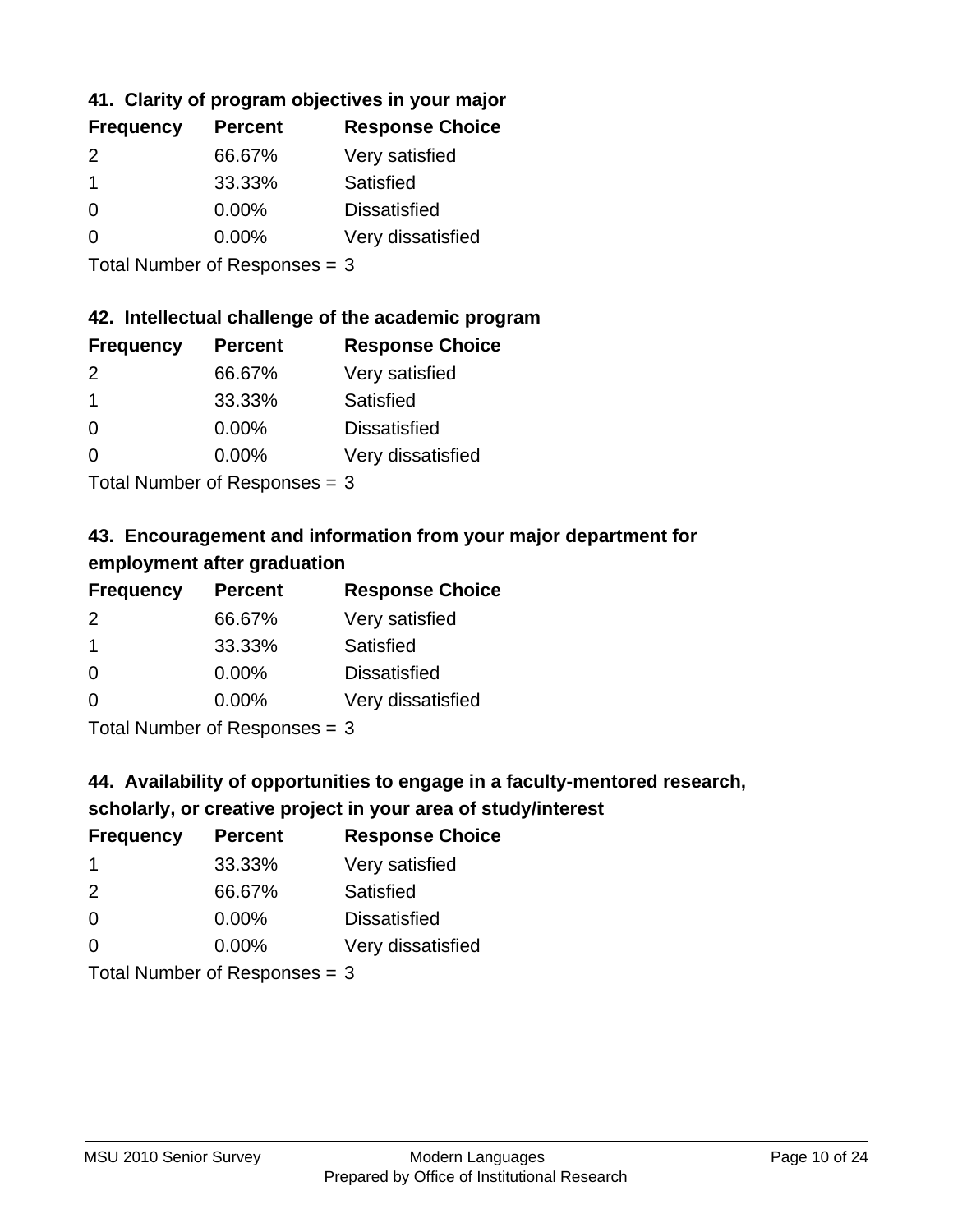#### **45. Library hours**

| <b>Frequency</b> | <b>Percent</b> | <b>Response Choice</b> |
|------------------|----------------|------------------------|
|                  | 33.33%         | Very satisfied         |
| 1                | 33.33%         | Satisfied              |
| $\mathbf 1$      | 33.33%         | <b>Dissatisfied</b>    |
| 0                | $0.00\%$       | Very dissatisfied      |
|                  |                |                        |

Total Number of Responses = 3

#### **46. Effectiveness of library personnel in meeting your information needs**

| <b>Frequency</b> | <b>Percent</b> | <b>Response Choice</b> |
|------------------|----------------|------------------------|
| $\mathcal{P}$    | 66.67%         | Very satisfied         |
|                  | 33.33%         | Satisfied              |
| $\Omega$         | $0.00\%$       | <b>Dissatisfied</b>    |
| ∩                | $0.00\%$       | Very dissatisfied      |
|                  |                |                        |

Total Number of Responses = 3

#### **47. Access to library resources on hand**

| <b>Frequency</b> | <b>Percent</b>                                    | <b>Response Choice</b> |
|------------------|---------------------------------------------------|------------------------|
|                  | 33.33%                                            | Very satisfied         |
|                  | 33.33%                                            | Satisfied              |
| -1               | 33.33%                                            | <b>Dissatisfied</b>    |
| ∩                | 0.00%                                             | Very dissatisfied      |
|                  | $T$ at all Matters because of $D$ and a second of |                        |

Total Number of Responses = 3

#### **48. Electronic access to library resources**

| <b>Frequency</b>              | <b>Percent</b> | <b>Response Choice</b> |
|-------------------------------|----------------|------------------------|
| -1                            | 33.33%         | Very satisfied         |
| 2                             | 66.67%         | Satisfied              |
| $\Omega$                      | $0.00\%$       | <b>Dissatisfied</b>    |
| $\Omega$                      | $0.00\%$       | Very dissatisfied      |
| Total Number of Responses = 3 |                |                        |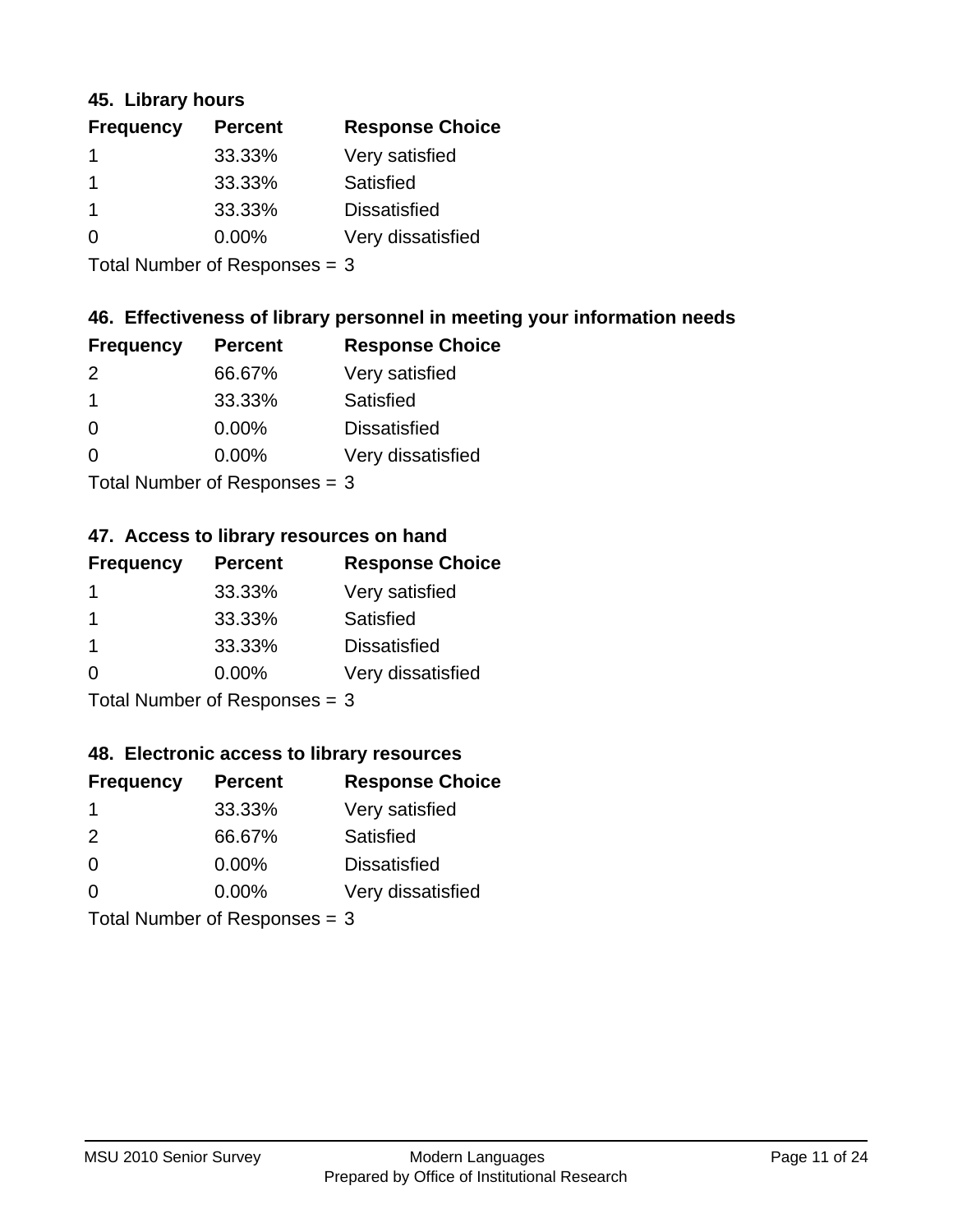**was in helping you achieve these goals. For questions 49-55, please indicate how effective University Studies at MSU** 

## **49. Writing Skills**

| <b>Frequency</b>              | <b>Percent</b> | <b>Response Choice</b> |
|-------------------------------|----------------|------------------------|
| $\mathcal{P}$                 | 66.67%         | Very effective         |
| $\overline{1}$                | 33.33%         | Effective              |
| $\Omega$                      | $0.00\%$       | Ineffective            |
| $\Omega$                      | $0.00\%$       | Very ineffective       |
| Total Number of Responses = 3 |                |                        |

## **50. Speaking Skills**

| <b>Frequency</b> | <b>Percent</b>                  | <b>Response Choice</b> |
|------------------|---------------------------------|------------------------|
| $\mathcal{P}$    | 66.67%                          | Very effective         |
| $\Omega$         | 0.00%                           | Effective              |
| $\mathbf 1$      | 33.33%                          | Ineffective            |
| $\Omega$         | $0.00\%$                        | Very ineffective       |
|                  | Total Number of Responses $=$ 3 |                        |

#### **51. Critical Thinking Skills**

| <b>Frequency</b>              | <b>Percent</b> | <b>Response Choice</b> |
|-------------------------------|----------------|------------------------|
| -1                            | 33.33%         | Very effective         |
| -1                            | 33.33%         | Effective              |
| $\mathbf 1$                   | 33.33%         | Ineffective            |
| $\Omega$                      | $0.00\%$       | Very ineffective       |
| Total Number of Responses = 3 |                |                        |

## **52. Computer Technology**

| <b>Frequency</b>              | <b>Percent</b> | <b>Response Choice</b> |
|-------------------------------|----------------|------------------------|
| 2                             | 66.67%         | Very effective         |
| $\Omega$                      | $0.00\%$       | Effective              |
| $\overline{1}$                | 33.33%         | Ineffective            |
| $\Omega$                      | $0.00\%$       | Very ineffective       |
| Total Number of Responses = 3 |                |                        |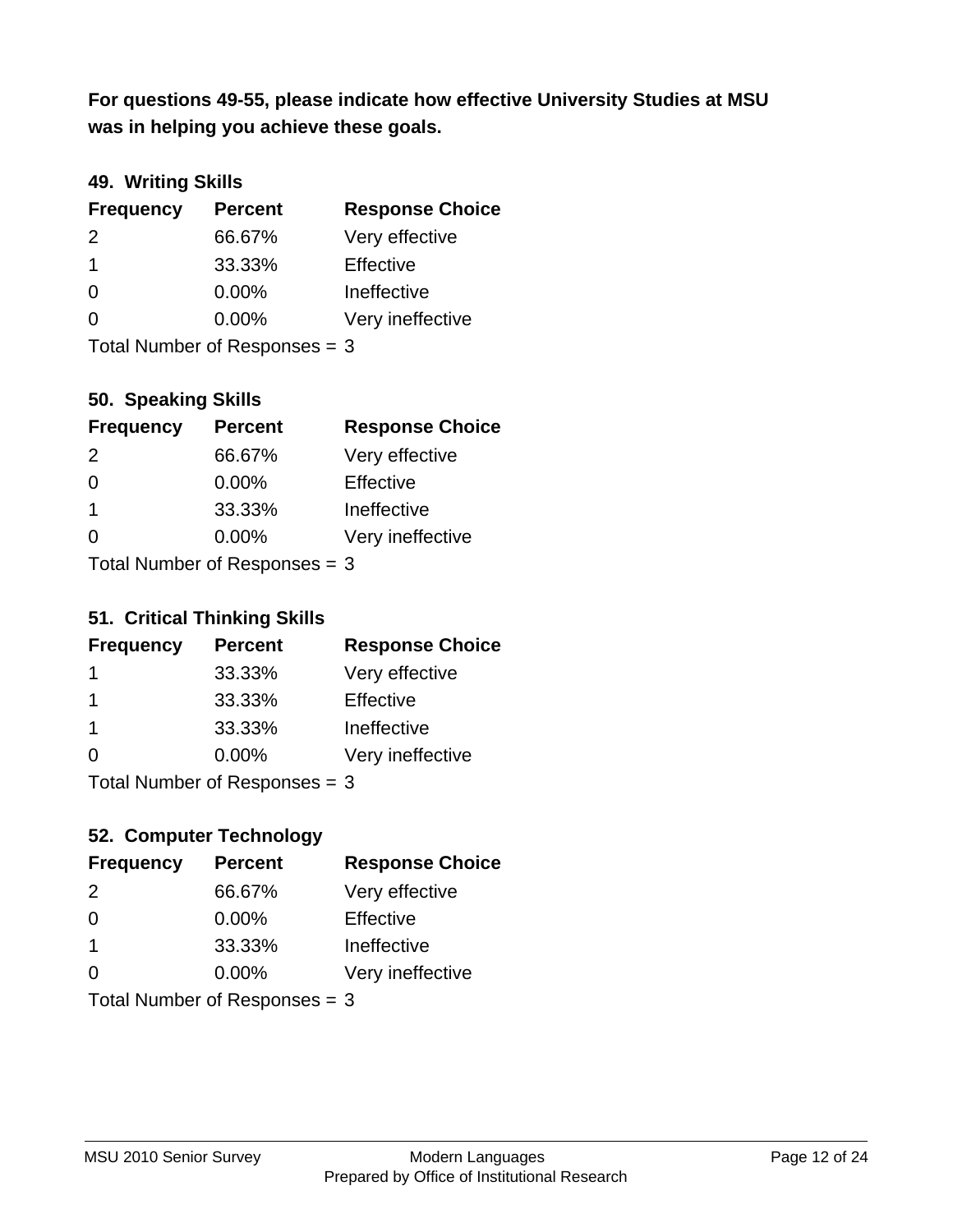## **53. General Knowledge in the liberal arts and sciences**

| <b>Frequency</b> | <b>Percent</b> | <b>Response Choice</b> |
|------------------|----------------|------------------------|
| $\mathcal{P}$    | 66.67%         | Very effective         |
| $\Omega$         | $0.00\%$       | Effective              |
|                  | 33.33%         | Ineffective            |
| $\Omega$         | 0.00%          | Very ineffective       |
|                  |                |                        |

Total Number of Responses = 3

#### **54. International Perspectives**

| <b>Frequency</b> | <b>Percent</b> | <b>Response Choice</b> |
|------------------|----------------|------------------------|
| $\mathcal{P}$    | 66.67%         | Very effective         |
| $\Omega$         | 0.00%          | Effective              |
| 1                | 33.33%         | Ineffective            |
| ∩                | 0.00%          | Very ineffective       |
|                  |                |                        |

Total Number of Responses = 3

## **55. Stimulation of interest in areas outside your chosen field of study**

| <b>Frequency</b> | <b>Percent</b>            | <b>Response Choice</b> |
|------------------|---------------------------|------------------------|
| $\mathcal{P}$    | 66.67%                    | Very effective         |
| $\Omega$         | 0.00%                     | Effective              |
| -1               | 33.33%                    | Ineffective            |
| ∩                | 0.00%                     | Very ineffective       |
|                  | Total Number of Desponses |                        |

I otal Number of Responses  $=$  3

# **For questions 56-83, please indicate how satisfactorily the following met your needs**

#### **56. African-American Student Services**

| <b>Frequency</b> | <b>Percent</b>                  | <b>Response Choice</b> |
|------------------|---------------------------------|------------------------|
| 2                | 66.67%                          | Did not use            |
| $\Omega$         | 0.00%                           | Very satisfied         |
| $\overline{1}$   | 33.33%                          | Satisfied              |
| $\Omega$         | $0.00\%$                        | <b>Dissatisfied</b>    |
| $\Omega$         | 0.00%                           | Very dissatisfied      |
|                  | Total Number of Responses = $3$ |                        |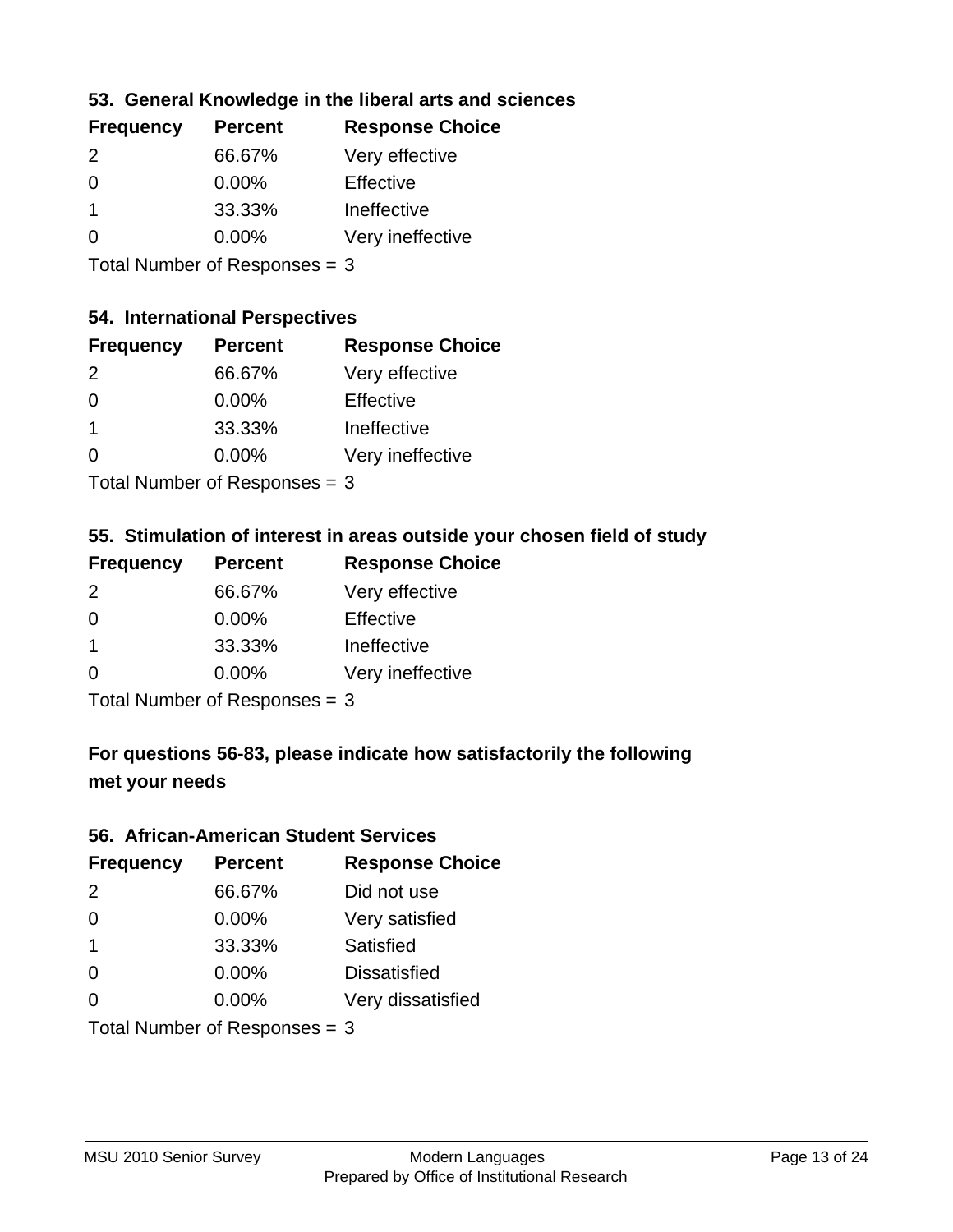#### **57. Career Services Office**

| <b>Frequency</b> | <b>Percent</b> | <b>Response Choice</b> |
|------------------|----------------|------------------------|
| $\mathcal{P}$    | 66.67%         | Did not use            |
| 1                | 33.33%         | Very satisfied         |
| 0                | $0.00\%$       | Satisfied              |
| O                | 0.00%          | <b>Dissatisfied</b>    |
|                  | $0.00\%$       | Very dissatisfied      |
|                  |                |                        |

Total Number of Responses = 3

## **58. Counseling and Testing Center**

| <b>Frequency</b> | <b>Percent</b>            | <b>Response Choice</b> |
|------------------|---------------------------|------------------------|
| 1                | 33.33%                    | Did not use            |
| 1                | 33.33%                    | Very satisfied         |
| 1                | 33.33%                    | <b>Satisfied</b>       |
| 0                | $0.00\%$                  | <b>Dissatisfied</b>    |
| $\Omega$         | $0.00\%$                  | Very dissatisfied      |
|                  | Total Number of Desponses |                        |

Total Number of Responses = 3

#### **59. Cultural programming and activities**

| <b>Frequency</b> | <b>Percent</b>            | <b>Response Choice</b> |
|------------------|---------------------------|------------------------|
| $\mathcal{P}$    | 66.67%                    | Did not use            |
| $\overline{1}$   | 33.33%                    | Very satisfied         |
| $\Omega$         | $0.00\%$                  | <b>Satisfied</b>       |
| $\Omega$         | 0.00%                     | <b>Dissatisfied</b>    |
| $\Omega$         | $0.00\%$                  | Very dissatisfied      |
|                  | Total Number of DoEROR 0. |                        |

Total Number of Responses = 3

#### **60. E-study courses**

| <b>Frequency</b> | <b>Percent</b>                  | <b>Response Choice</b> |
|------------------|---------------------------------|------------------------|
| 3                | 100.00%                         | Did not use            |
| $\Omega$         | 0.00%                           | Very satisfied         |
| $\Omega$         | 0.00%                           | Satisfied              |
| $\Omega$         | $0.00\%$                        | <b>Dissatisfied</b>    |
| $\Omega$         | 0.00%                           | Very dissatisfied      |
|                  | Total Number of Responses = $3$ |                        |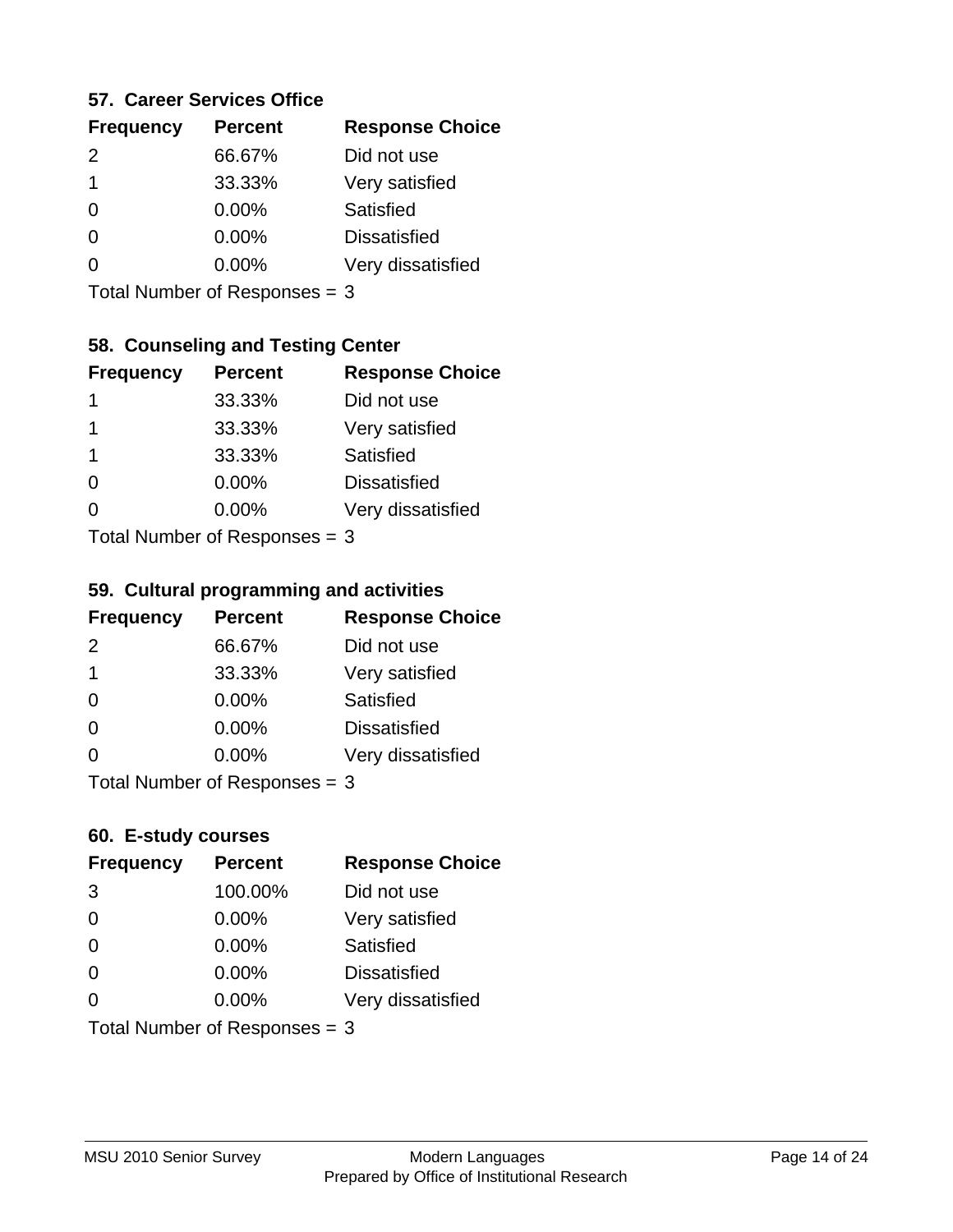#### **61. Food Services**

| <b>Frequency</b> | <b>Percent</b> | <b>Response Choice</b> |
|------------------|----------------|------------------------|
| 0                | 0.00%          | Did not use            |
|                  | 33.33%         | Very satisfied         |
|                  | 33.33%         | Satisfied              |
|                  | 33.33%         | <b>Dissatisfied</b>    |
| O                | 0.00%          | Very dissatisfied      |
|                  |                |                        |

Total Number of Responses = 3

## **62. Greek life and activities**

| <b>Frequency</b> | <b>Percent</b>                  | <b>Response Choice</b> |
|------------------|---------------------------------|------------------------|
| 3                | 100.00%                         | Did not use            |
| 0                | 0.00%                           | Very satisfied         |
| $\Omega$         | 0.00%                           | Satisfied              |
| $\Omega$         | 0.00%                           | <b>Dissatisfied</b>    |
| O                | 0.00%                           | Very dissatisfied      |
|                  | Total Number of Responses $=$ 3 |                        |

**63. Health Services**

| <b>Frequency</b> | <b>Percent</b>            | <b>Response Choice</b> |
|------------------|---------------------------|------------------------|
| -1               | 33.33%                    | Did not use            |
| $\Omega$         | $0.00\%$                  | Very satisfied         |
| 2                | 66.67%                    | Satisfied              |
| $\Omega$         | $0.00\%$                  | <b>Dissatisfied</b>    |
| $\Omega$         | 0.00%                     | Very dissatisfied      |
|                  | Total Number of Desponses |                        |

Total Number of Responses = 3

## **64. Honor Societies/Departmental Clubs/Special Interest Organizations**

| <b>Frequency</b>              | <b>Percent</b> | <b>Response Choice</b> |
|-------------------------------|----------------|------------------------|
| -1                            | 33.33%         | Did not use            |
| $\Omega$                      | $0.00\%$       | Very satisfied         |
| 2                             | 66.67%         | Satisfied              |
| $\Omega$                      | 0.00%          | <b>Dissatisfied</b>    |
| $\Omega$                      | 0.00%          | Very dissatisfied      |
| Total Number of Responses = 3 |                |                        |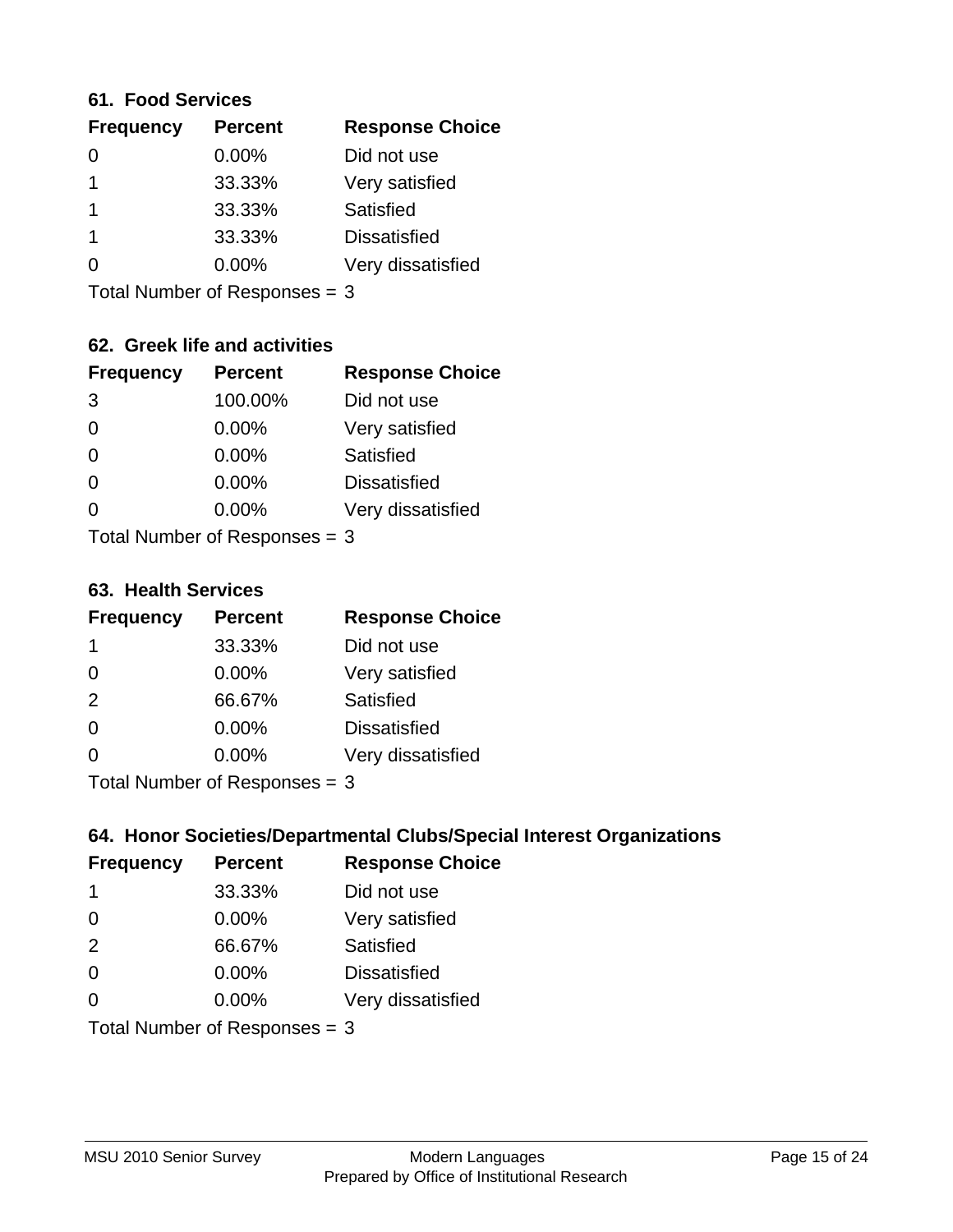#### **65. International Programs and activities**

| <b>Frequency</b> | <b>Percent</b> | <b>Response Choice</b> |
|------------------|----------------|------------------------|
|                  | 33.33%         | Did not use            |
|                  | 33.33%         | Very satisfied         |
|                  | 33.33%         | Satisfied              |
| 0                | $0.00\%$       | <b>Dissatisfied</b>    |
|                  | 0.00%          | Very dissatisfied      |
|                  |                |                        |

Total Number of Responses = 3

## **66. International student support services**

| <b>Frequency</b> | <b>Percent</b>            | <b>Response Choice</b> |
|------------------|---------------------------|------------------------|
| 3                | 100.00%                   | Did not use            |
| $\Omega$         | 0.00%                     | Very satisfied         |
| $\Omega$         | 0.00%                     | Satisfied              |
| $\Omega$         | 0.00%                     | <b>Dissatisfied</b>    |
| 0                | 0.00%                     | Very dissatisfied      |
|                  | Total Number of DoEROR 0. |                        |

Total Number of Responses = 3

#### **67. Intramural Sports and Recreation**

| <b>Frequency</b> | <b>Percent</b>                | <b>Response Choice</b> |
|------------------|-------------------------------|------------------------|
| 1                | 33.33%                        | Did not use            |
| $\mathbf 1$      | 33.33%                        | Very satisfied         |
| -1               | 33.33%                        | <b>Satisfied</b>       |
| $\Omega$         | $0.00\%$                      | <b>Dissatisfied</b>    |
| ∩                | $0.00\%$                      | Very dissatisfied      |
|                  | $Total Number of Denonce = 2$ |                        |

Total Number of Responses = 3

## **68. Lowry Center/Community College**

| <b>Frequency</b> | <b>Percent</b>                | <b>Response Choice</b> |
|------------------|-------------------------------|------------------------|
| 2                | 66.67%                        | Did not use            |
| -1               | 33.33%                        | Very satisfied         |
| $\Omega$         | 0.00%                         | Satisfied              |
| $\Omega$         | 0.00%                         | <b>Dissatisfied</b>    |
| $\Omega$         | $0.00\%$                      | Very dissatisfied      |
|                  | Total Number of Responses = 3 |                        |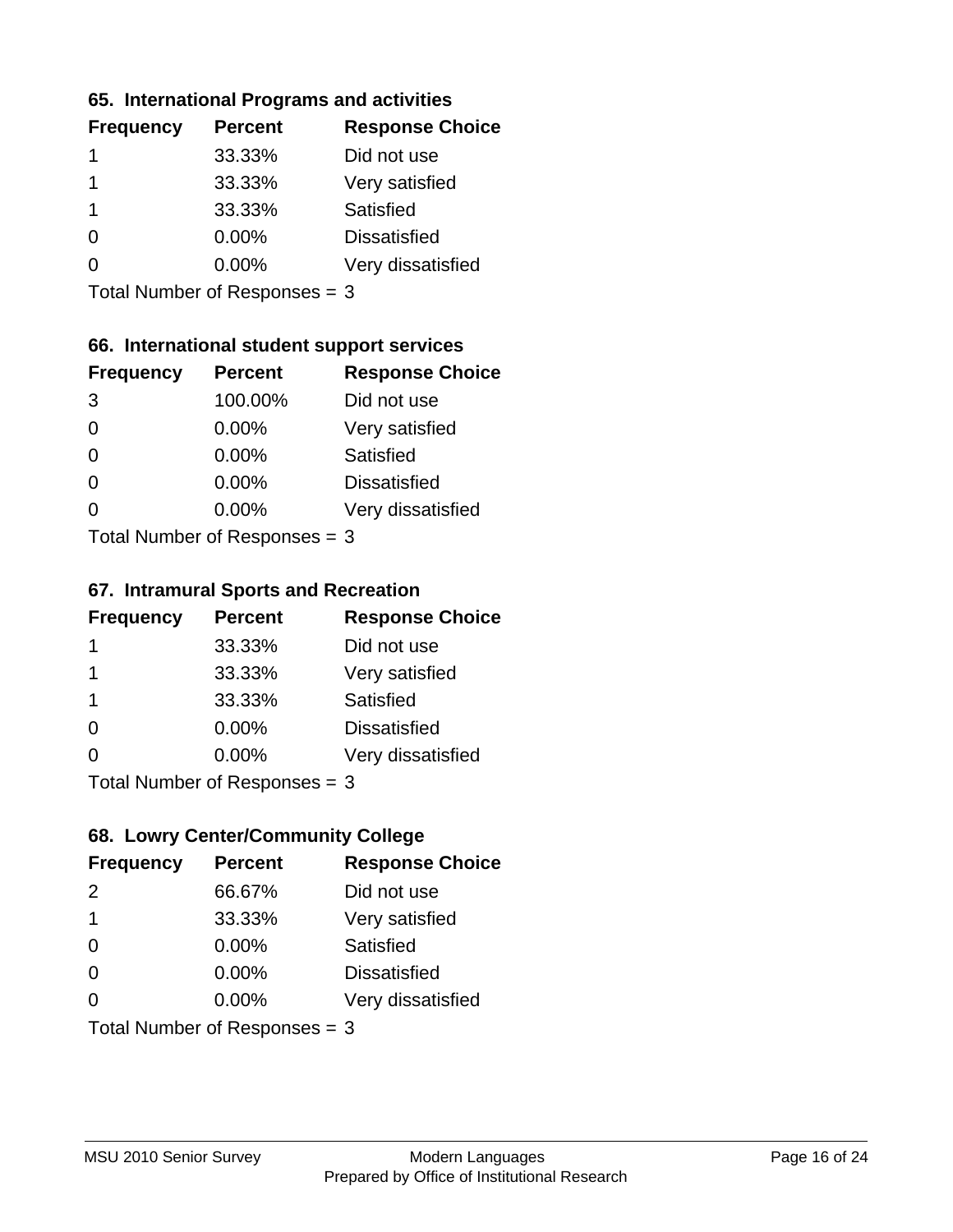## **69. Library**

| <b>Frequency</b> | <b>Percent</b> | <b>Response Choice</b> |
|------------------|----------------|------------------------|
| 0                | 0.00%          | Did not use            |
| $\mathcal{P}$    | 66.67%         | Very satisfied         |
| -1               | 33.33%         | Satisfied              |
| $\Omega$         | $0.00\%$       | <b>Dissatisfied</b>    |
| O                | $0.00\%$       | Very dissatisfied      |
|                  |                |                        |

Total Number of Responses = 3

## **70. MAP Report**

| <b>Frequency</b>                | <b>Percent</b> | <b>Response Choice</b> |
|---------------------------------|----------------|------------------------|
|                                 | $0.00\%$       | Did not use            |
| 1                               | 33.33%         | Very satisfied         |
| 2                               | 66.67%         | <b>Satisfied</b>       |
| $\Omega$                        | $0.00\%$       | <b>Dissatisfied</b>    |
| 0                               | $0.00\%$       | Very dissatisfied      |
| Total Number of Responses $=$ 3 |                |                        |

#### **71. MSU Web site**

| <b>Frequency</b> | <b>Percent</b>                | <b>Response Choice</b> |
|------------------|-------------------------------|------------------------|
| $\Omega$         | $0.00\%$                      | Did not use            |
| 2                | 66.67%                        | Very satisfied         |
| -1               | 33.33%                        | Satisfied              |
| $\Omega$         | 0.00%                         | <b>Dissatisfied</b>    |
| ∩                | 0.00%                         | Very dissatisfied      |
|                  | Total Number of Responses = 3 |                        |

### **72. NCAA Sports**

| <b>Frequency</b>              | <b>Percent</b> | <b>Response Choice</b> |
|-------------------------------|----------------|------------------------|
| $\mathcal{P}$                 | 66.67%         | Did not use            |
| $\mathbf 1$                   | 33.33%         | Very satisfied         |
| $\Omega$                      | 0.00%          | Satisfied              |
| $\Omega$                      | 0.00%          | <b>Dissatisfied</b>    |
| ∩                             | $0.00\%$       | Very dissatisfied      |
| Total Number of Responses = 3 |                |                        |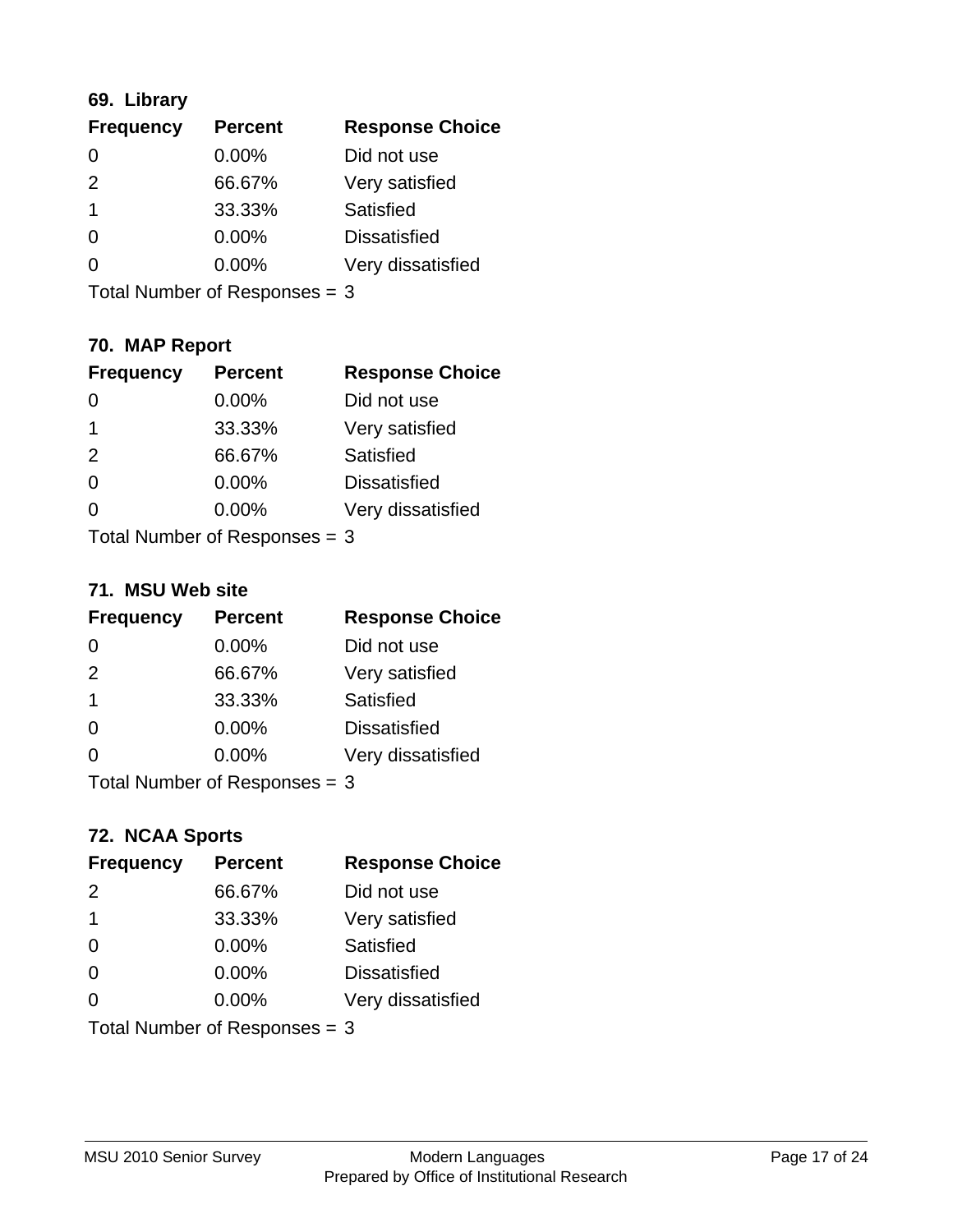#### **73. Online courses that are not e-study**

| <b>Frequency</b> | <b>Percent</b> | <b>Response Choice</b> |
|------------------|----------------|------------------------|
| 3                | 100.00%        | Did not use            |
|                  | 0.00%          | Very satisfied         |
|                  | $0.00\%$       | Satisfied              |
|                  | $0.00\%$       | <b>Dissatisfied</b>    |
|                  | $0.00\%$       | Very dissatisfied      |
|                  |                |                        |

Total Number of Responses = 3

## **74. Racer Touch Registration**

| <b>Frequency</b>          | <b>Percent</b> | <b>Response Choice</b> |
|---------------------------|----------------|------------------------|
| 0                         | $0.00\%$       | Did not use            |
| 1                         | 33.33%         | Very satisfied         |
| 1                         | 33.33%         | <b>Satisfied</b>       |
| 1                         | 33.33%         | <b>Dissatisfied</b>    |
| ∩                         | 0.00%          | Very dissatisfied      |
| Total Number of Desponses |                |                        |

Total Number of Responses = 3

#### **75. Residential College programming and activities**

| <b>Frequency</b> | <b>Percent</b>            | <b>Response Choice</b> |
|------------------|---------------------------|------------------------|
| $\mathbf 1$      | 33.33%                    | Did not use            |
| -1               | 33.33%                    | Very satisfied         |
| -1               | 33.33%                    | Satisfied              |
| $\Omega$         | 0.00%                     | <b>Dissatisfied</b>    |
| $\Omega$         | 0.00%                     | Very dissatisfied      |
|                  | Total Number of DoEROR 0. |                        |

Total Number of Responses = 3

## **76. Scholarships/grants/student employment**

| <b>Frequency</b> | <b>Percent</b>                | <b>Response Choice</b> |
|------------------|-------------------------------|------------------------|
|                  | 33.33%                        | Did not use            |
| -1               | 33.33%                        | Very satisfied         |
| -1               | 33.33%                        | Satisfied              |
| $\Omega$         | 0.00%                         | <b>Dissatisfied</b>    |
| $\Omega$         | $0.00\%$                      | Very dissatisfied      |
|                  | Total Number of Responses = 3 |                        |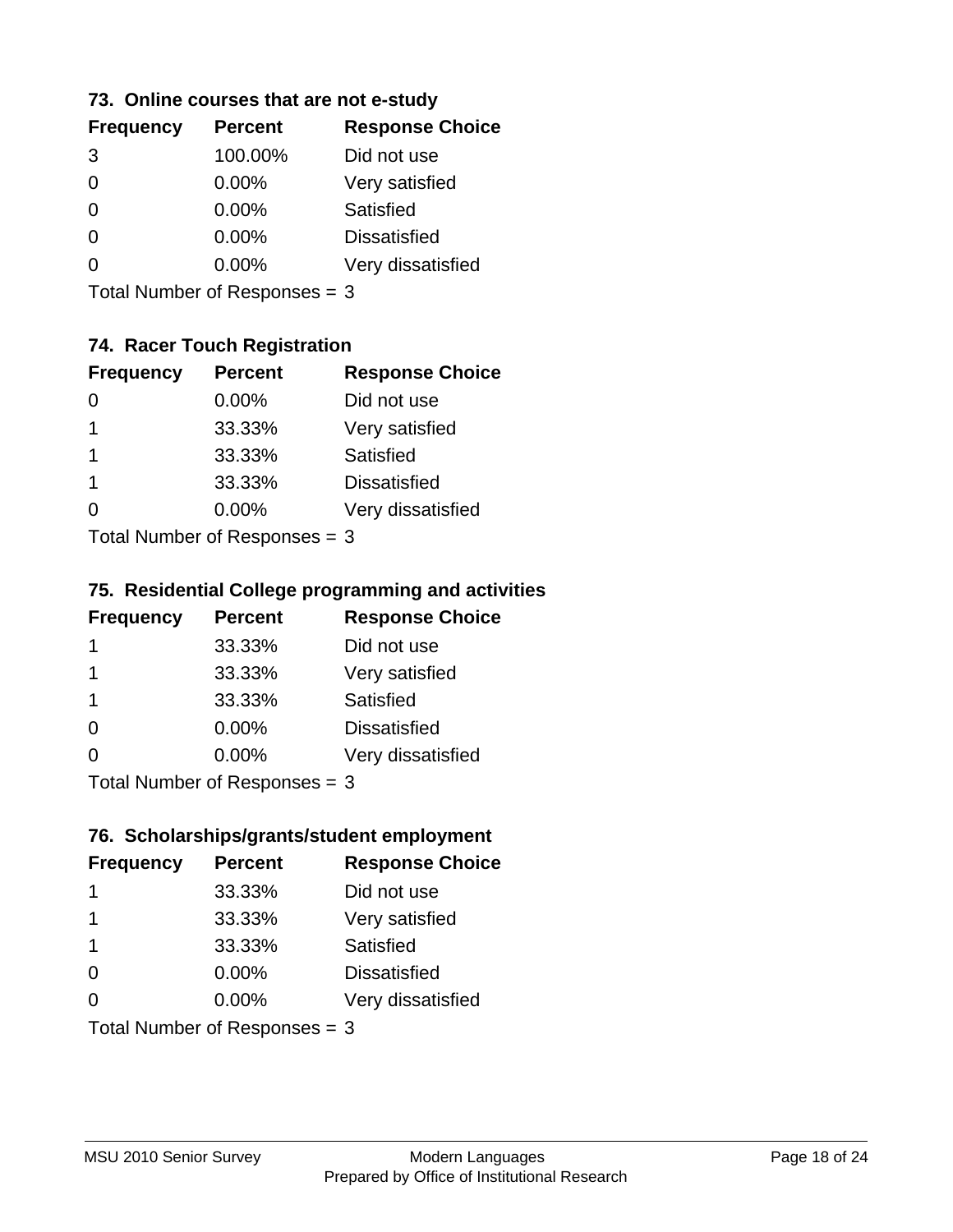#### **77. Security Services**

| <b>Frequency</b> | <b>Percent</b> | <b>Response Choice</b> |
|------------------|----------------|------------------------|
| 3                | 100.00%        | Did not use            |
| $\Omega$         | $0.00\%$       | Very satisfied         |
| $\Omega$         | $0.00\%$       | Satisfied              |
| ∩                | $0.00\%$       | <b>Dissatisfied</b>    |
|                  | $0.00\%$       | Very dissatisfied      |
|                  |                |                        |

Total Number of Responses = 3

## **78. Services for non-traditional students**

| <b>Frequency</b> | <b>Percent</b>            | <b>Response Choice</b> |
|------------------|---------------------------|------------------------|
| 3                | 100.00%                   | Did not use            |
| $\Omega$         | 0.00%                     | Very satisfied         |
| $\Omega$         | $0.00\%$                  | <b>Satisfied</b>       |
| $\Omega$         | 0.00%                     | <b>Dissatisfied</b>    |
| 0                | $0.00\%$                  | Very dissatisfied      |
|                  | Total Number of DoEROR 0. |                        |

Total Number of Responses = 3

#### **79. Student Support Services (Trio)**

| <b>Frequency</b> | <b>Percent</b>            | <b>Response Choice</b> |
|------------------|---------------------------|------------------------|
| $\mathcal{P}$    | 66.67%                    | Did not use            |
| $\mathbf 1$      | 33.33%                    | Very satisfied         |
| $\Omega$         | $0.00\%$                  | Satisfied              |
| $\Omega$         | $0.00\%$                  | <b>Dissatisfied</b>    |
| ∩                | 0.00%                     | Very dissatisfied      |
|                  | Total Number of Desponses |                        |

Total Number of Responses = 3

### **80. Student PIN System**

| <b>Frequency</b>        | <b>Percent</b>                | <b>Response Choice</b> |
|-------------------------|-------------------------------|------------------------|
| 0                       | 0.00%                         | Did not use            |
| 2                       | 66.67%                        | Very satisfied         |
| $\overline{\mathbf{1}}$ | 33.33%                        | Satisfied              |
| $\Omega$                | $0.00\%$                      | <b>Dissatisfied</b>    |
| $\Omega$                | $0.00\%$                      | Very dissatisfied      |
|                         | Total Number of Responses = 3 |                        |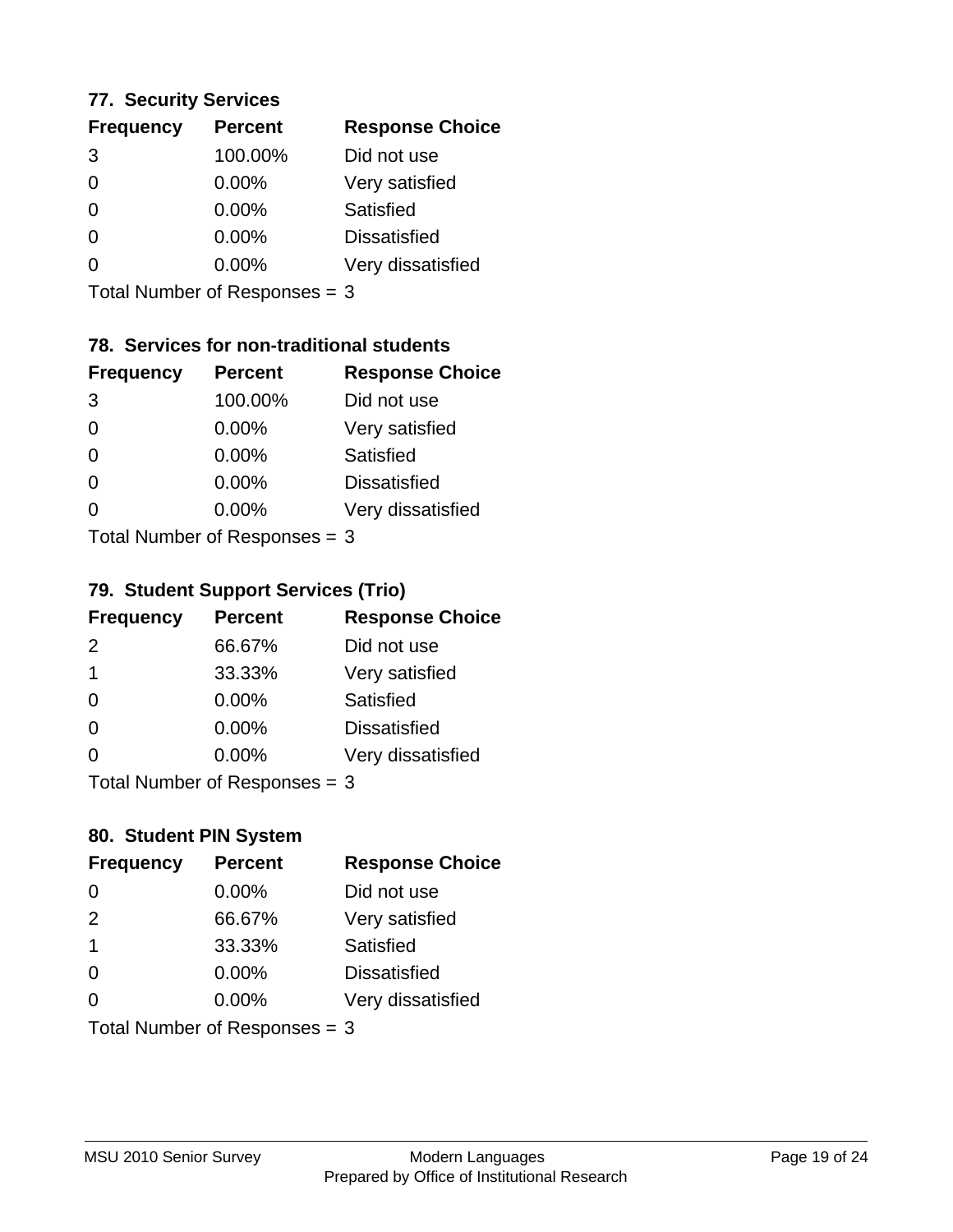### **81. Student Records/Transcript Services**

| <b>Frequency</b> | <b>Percent</b> | <b>Response Choice</b> |
|------------------|----------------|------------------------|
|                  | 33.33%         | Did not use            |
|                  | 33.33%         | Very satisfied         |
|                  | 33.33%         | Satisfied              |
| ∩                | $0.00\%$       | <b>Dissatisfied</b>    |
|                  | $0.00\%$       | Very dissatisfied      |

Total Number of Responses = 3

## **82. Computer and Internet access for study and research needs**

| <b>Frequency</b> | <b>Percent</b>                                     | <b>Response Choice</b> |
|------------------|----------------------------------------------------|------------------------|
| 1                | 33.33%                                             | Did not use            |
| 1                | 33.33%                                             | Very satisfied         |
| $\mathbf 1$      | 33.33%                                             | Satisfied              |
| $\Omega$         | 0.00%                                              | <b>Dissatisfied</b>    |
| $\Omega$         | 0.00%                                              | Very dissatisfied      |
|                  | $\tau$ and $\tau$ and $\tau$ and $\tau$ and $\tau$ |                        |

Total Number of Responses = 3

#### **83. Women's Center**

| <b>Frequency</b> | <b>Percent</b>             | <b>Response Choice</b> |
|------------------|----------------------------|------------------------|
| $\mathcal{P}$    | 66.67%                     | Did not use            |
| $\Omega$         | $0.00\%$                   | Very satisfied         |
| $\mathbf 1$      | 33.33%                     | <b>Satisfied</b>       |
| $\Omega$         | $0.00\%$                   | <b>Dissatisfied</b>    |
| ∩                | 0.00%                      | Very dissatisfied      |
|                  | Total Number of Deepersoon |                        |

Total Number of Responses = 3

### **84. To what extent did you participate in Residential College activities?**

| <b>Frequency</b> | <b>Percent</b>                | <b>Response Choice</b> |
|------------------|-------------------------------|------------------------|
| -1               | 33.33%                        | Did not participate    |
| $\Omega$         | $0.00\%$                      | Frequently             |
| 2                | 66.67%                        | Occasionally           |
| $\Omega$         | $0.00\%$                      | Seldom                 |
|                  | Total Number of Responses = 3 |                        |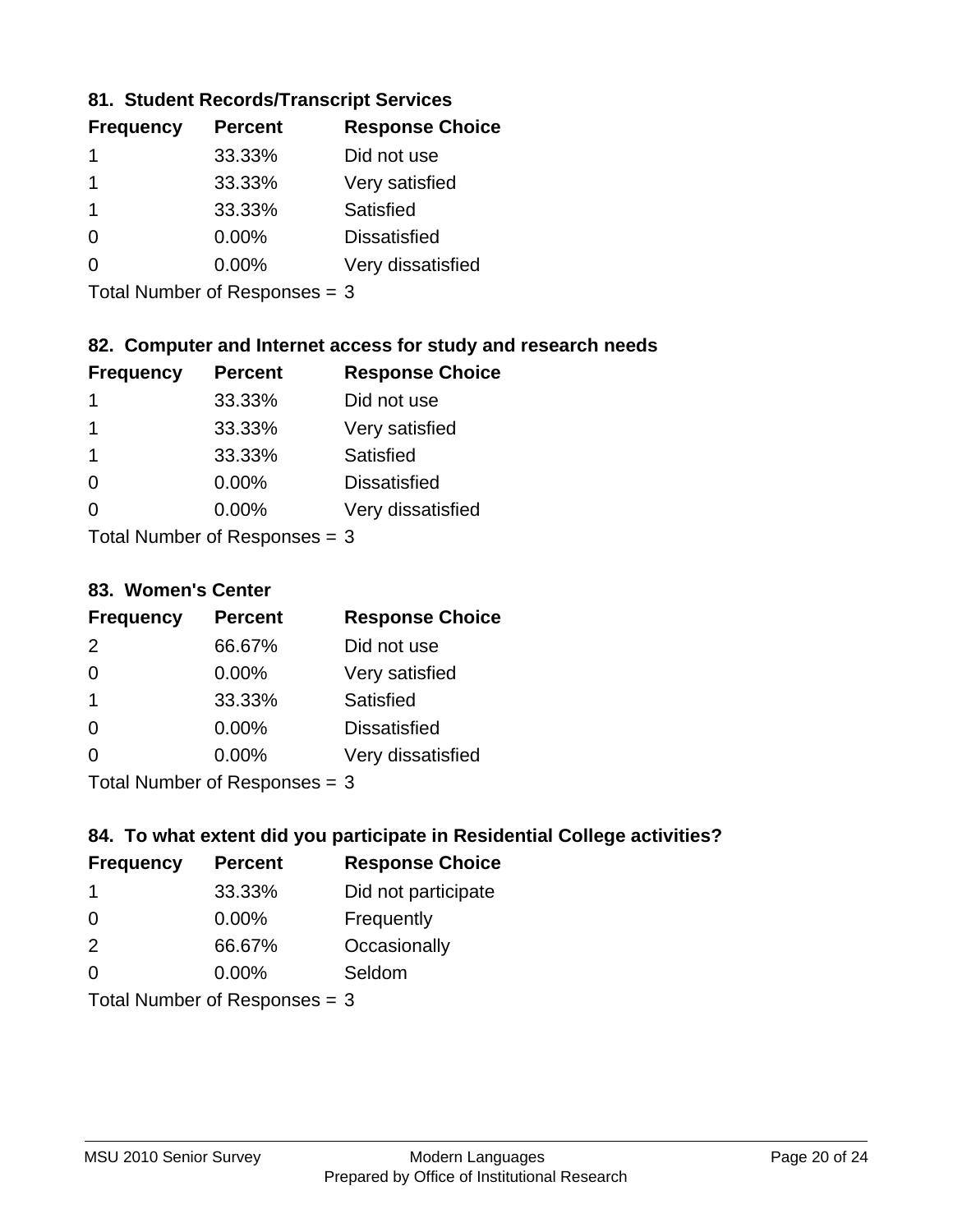| <b>Frequency</b> | <b>Percent</b> | <b>Response Choice</b>                 |
|------------------|----------------|----------------------------------------|
|                  | 33.33%         | Not familiar with Residential Colleges |
| 2                | 66.67%         | Very positive                          |
| -0               | $0.00\%$       | <b>Positive</b>                        |
| $\overline{0}$   | $0.00\%$       | <b>Negative</b>                        |
| 0                | $0.00\%$       | Very negative                          |

**85. Which phrase best describes your opinion of Residential Colleges?**

Total Number of Responses = 3

#### **Questions 86-95**

**University Graduate." Please indicate how effective your MSU experience was in The University has formulated ten desired "Characteristics of the Murray State enhancing your abilities in each area.**

**86. Engage in mature, independent and creative thought and express that thought effectively in oral and written communication;**

| <b>Frequency</b> | <b>Percent</b> | <b>Response Choice</b> |
|------------------|----------------|------------------------|
| $\mathcal{P}$    | 66.67%         | Very effective         |
| -1               | 33.33%         | Effective              |
| $\Omega$         | 0.00%          | Ineffective            |
| $\Omega$         | $0.00\%$       | Very ineffective       |

Total Number of Responses = 3

**87. Understand and apply the critical and scientific methodologies that** 

**academic disciplines employ to discover knowledge and ascertain its validity;**

| <b>Frequency</b> | <b>Percent</b> | <b>Response Choice</b> |
|------------------|----------------|------------------------|
| $\Omega$         | $0.00\%$       | Very effective         |
| 2                | 66.67%         | Effective              |
| $\overline{1}$   | 33.33%         | Ineffective            |
| $\Omega$         | 0.00%          | Very ineffective       |
|                  |                |                        |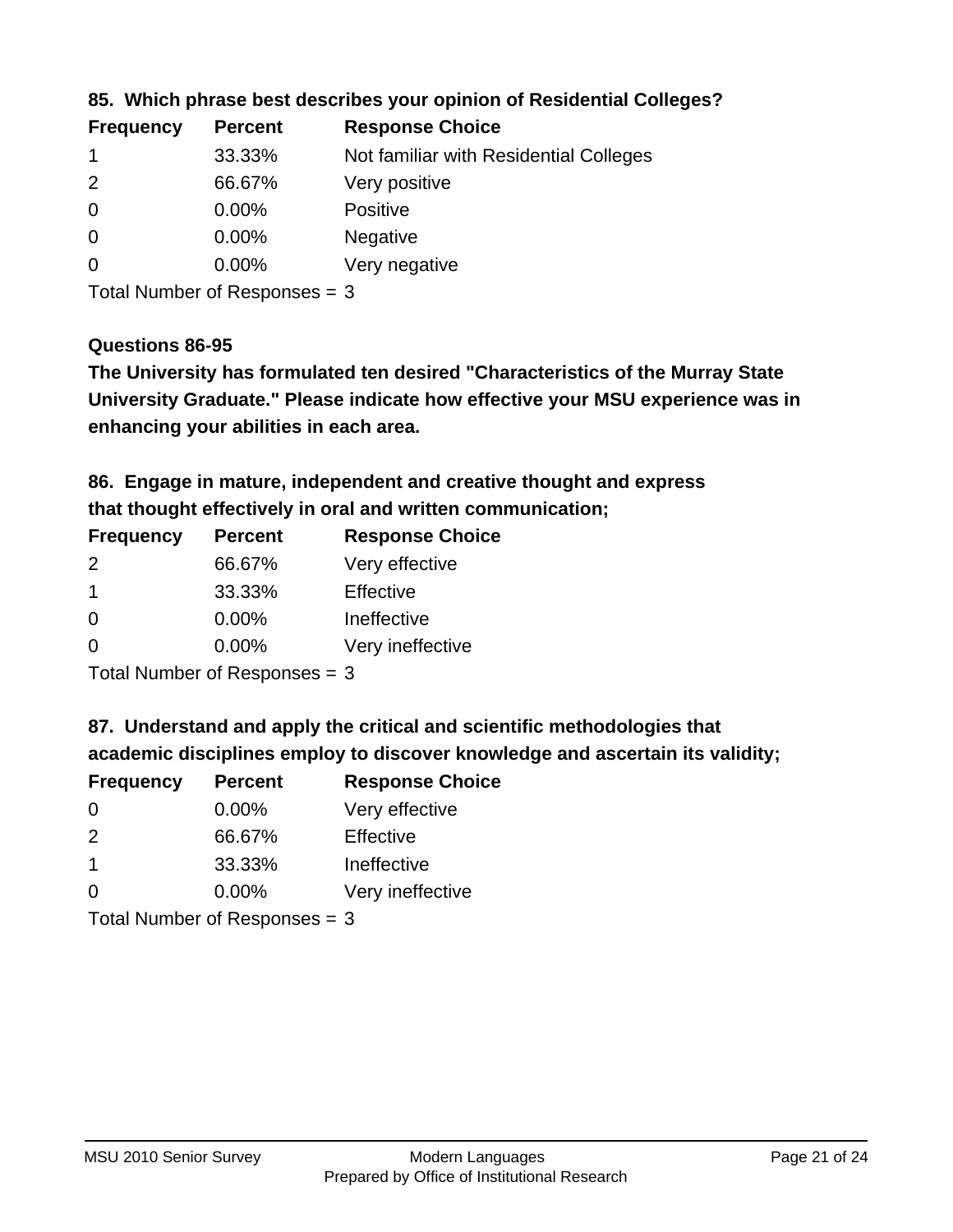# **88. Apply sound standards of information gathering, analysis and evaluation to reach logical decisions;**

| <b>Frequency</b>        | <b>Percent</b> | <b>Response Choice</b> |
|-------------------------|----------------|------------------------|
| $\Omega$                | $0.00\%$       | Very effective         |
| $\mathcal{P}$           | 66.67%         | Effective              |
| $\overline{\mathbf{1}}$ | 33.33%         | Ineffective            |
| $\Omega$                | $0.00\%$       | Very ineffective       |
|                         |                |                        |

Total Number of Responses = 3

# **89. Understand the roles and applications of science and technology in the solution of the problems of a changing world;**

| <b>Frequency</b>                         | <b>Percent</b> | <b>Response Choice</b> |
|------------------------------------------|----------------|------------------------|
| $\Omega$                                 | $0.00\%$       | Very effective         |
| $\mathcal{P}$                            | 66.67%         | Effective              |
| $\mathbf 1$                              | 33.33%         | Ineffective            |
| $\Omega$                                 | 0.00%          | Very ineffective       |
| $T$ at all Message and $D$ are a serious |                |                        |

Total Number of Responses = 3

# **90. Demonstrate a critical understanding of the world's historical, literary, philosophical, and artistic traditions;**

| <b>Frequency</b> | <b>Percent</b> | <b>Response Choice</b> |
|------------------|----------------|------------------------|
| -1               | 33.33%         | Very effective         |
| $\mathcal{P}$    | 66.67%         | Effective              |
| $\Omega$         | 0.00%          | Ineffective            |
| ∩                | 0.00%          | Very ineffective       |
|                  |                |                        |

Total Number of Responses = 3

# **91. Understand the dynamics of cultural diversity, of competing economic and political systems, and of complex moral and ethical issues;**

| <b>Frequency</b>                | <b>Percent</b> | <b>Response Choice</b> |
|---------------------------------|----------------|------------------------|
| -1                              | 33.33%         | Very effective         |
| 2                               | 66.67%         | Effective              |
| $\Omega$                        | 0.00%          | Ineffective            |
| $\Omega$                        | $0.00\%$       | Very ineffective       |
| Total Number of Responses = $3$ |                |                        |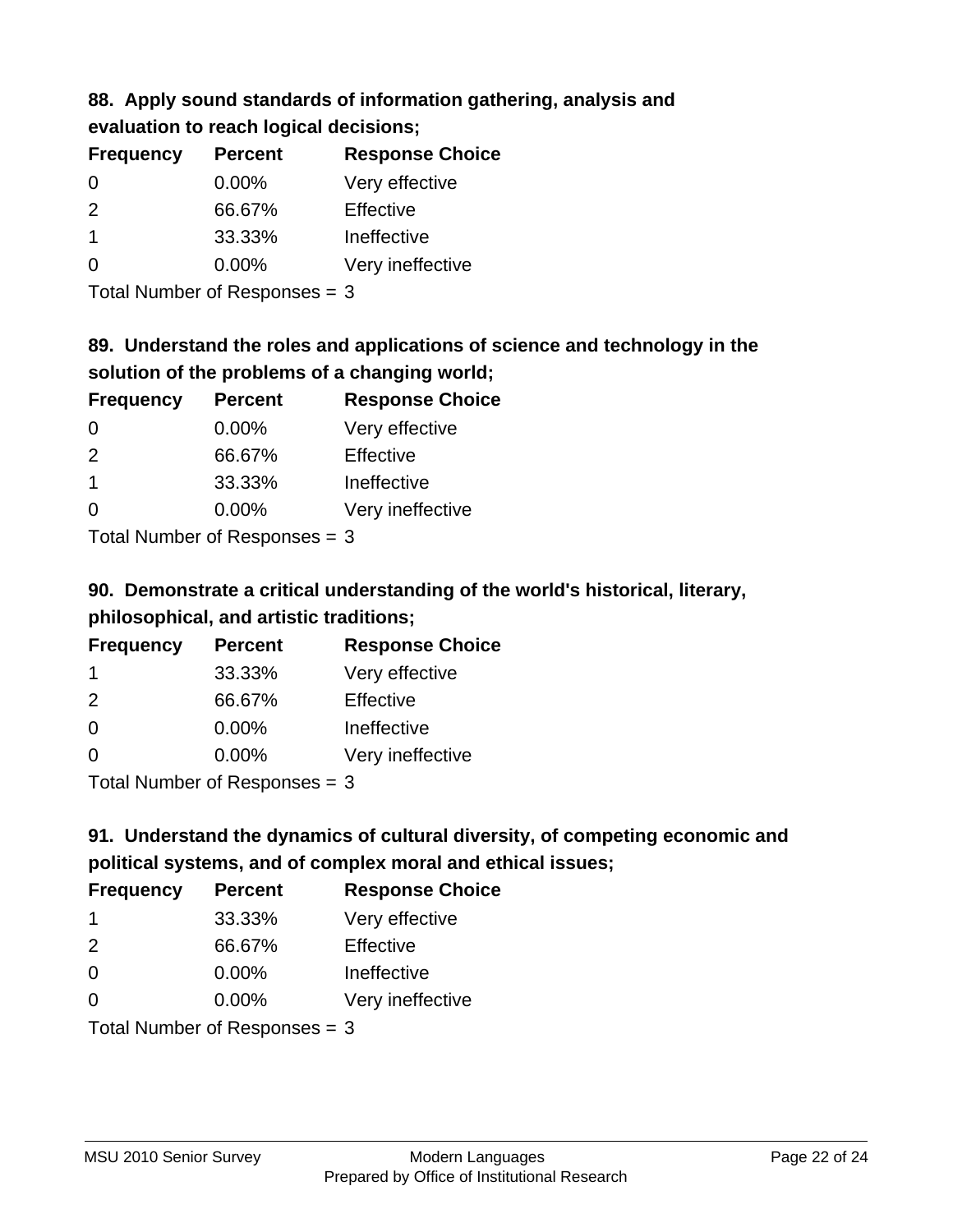## **92. Understand the nature of and engage in ethical behavior and**

**responsible citizenship;**

| <b>Percent</b> | <b>Response Choice</b> |
|----------------|------------------------|
| 33.33%         | Very effective         |
| 33.33%         | Effective              |
| 33.33%         | Ineffective            |
| $0.00\%$       | Very ineffective       |
|                |                        |

Total Number of Responses = 3

# **93. Understand the importance of the behaviors necessary to maintain a healthy lifestyle;**

| <b>Frequency</b>           | <b>Percent</b> | <b>Response Choice</b> |
|----------------------------|----------------|------------------------|
|                            | 33.33%         | Very effective         |
| -1                         | 33.33%         | Effective              |
| $\mathbf 1$                | 33.33%         | Ineffective            |
| $\Omega$                   | 0.00%          | Very ineffective       |
| Total Number of Desperance |                |                        |

Total Number of Responses = 3

## **94. Demonstrate mastery of a chosen field of study; and**

| <b>Frequency</b> | <b>Percent</b> | <b>Response Choice</b> |
|------------------|----------------|------------------------|
| $\mathcal{P}$    | 66.67%         | Very effective         |
|                  | 33.33%         | Effective              |
| $\Omega$         | $0.00\%$       | Ineffective            |
| O                | $0.00\%$       | Very ineffective       |
|                  |                |                        |

Total Number of Responses = 3

## **95. Value intellectual pursuit and continuous learning in a changing world.**

| <b>Frequency</b> | <b>Percent</b> | <b>Response Choice</b> |
|------------------|----------------|------------------------|
| $\mathcal{P}$    | 66.67%         | Very effective         |
| $\overline{1}$   | 33.33%         | Effective              |
| $\Omega$         | 0.00%          | Ineffective            |
| ∩                | 0.00%          | Very ineffective       |
|                  |                |                        |